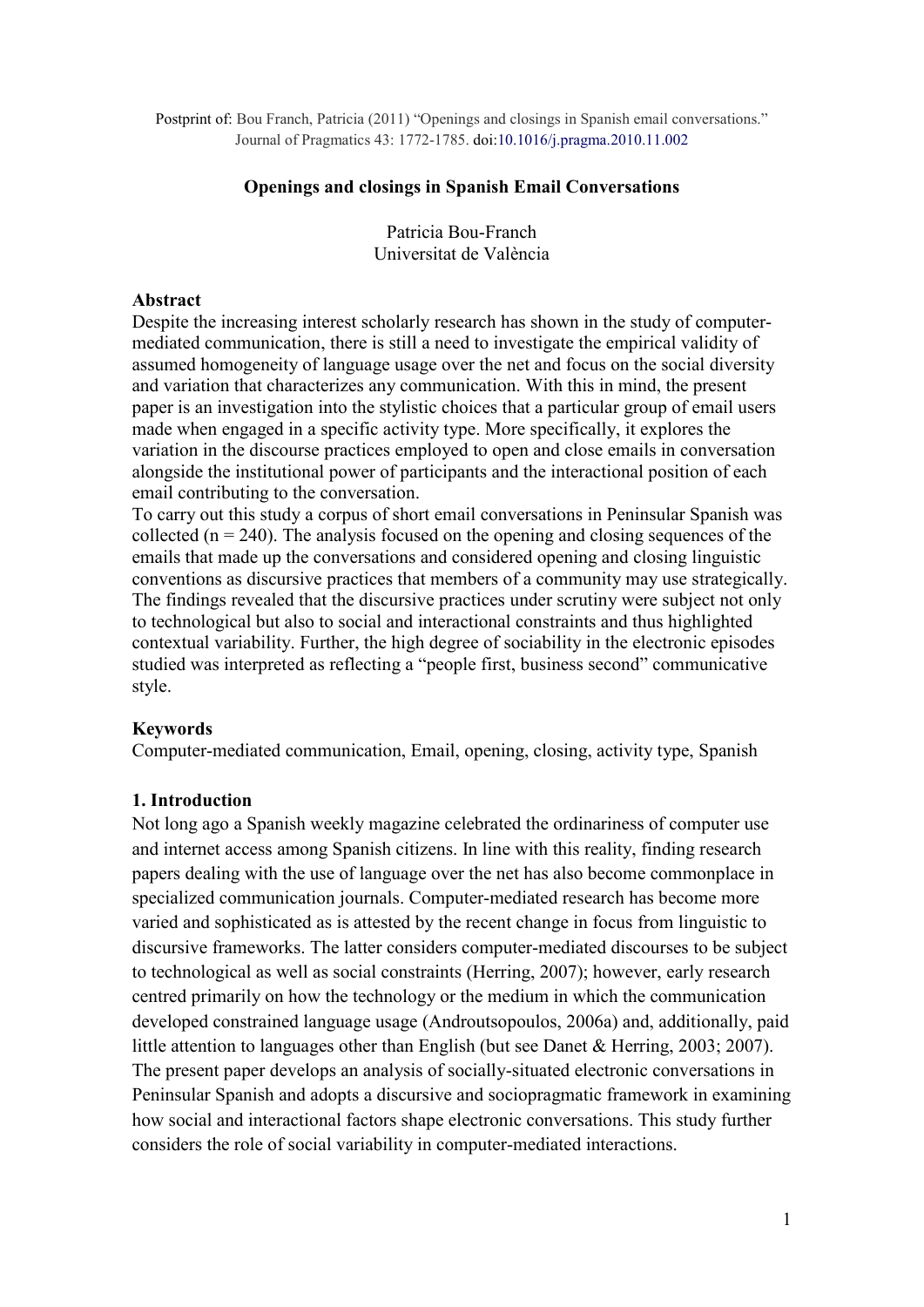In the early days, a strand of computer-mediated communication (henceforth, CMC) researchers attempted to characterise the main features of this mode of communication through descriptions of electronic language, resorting often to comparisons of the former with written and oral face-to-face language and concluding that the language of email was highly informal due to its oral nature (Baron, 1998; Collot & Bellmore, 1996; Crystal, 2001; Maynor, 1994; Yates, 1996; Yus, 2001). Herring (1996) identified three areas of CMC research, namely, the language of CMC, technological constraints and social constraints on CMC discourse. These early studies, therefore, represent what has been termed the "Internet Linguistics" approach since they share an exclusive focus on the language of CMC but neglect the "second and third research issues, namely the interplay of technological, social, and contextual factors in the shaping of computermediated language practices" (Androutsopoulos, 2006a: 421). Not surprisingly, CMC scholars soon addressed aspects pertaining to interpersonal relations among participants and underscored the sociability of CMC revealing the central role it plays regarding the establishment and maintenance of social relations (Bunz & Campbell, 2002; Duthler, 2006; Herring, 1996; Walther, 1996).

CMC research gradually took another step forward by producing more focused, contextsensitive and topic-related studies that considered many of the different medium-related and social-related facets that Herring (2007) identified as relevant to the study of computer-mediated discourse (Androutsopoulos, 2006b; Barron, 2006; Clarke, 2009; de Oliveira, 2003; Duthler, 2006; Ellison et al., 2007; Garcés-Conejos & Bou-Franch, 2008; Graham 2007; Herring, 1996, 2000; Lange, 2007; Thomson & Murachver, 2001; Yus, 2007, among many others). These studies view electronic communication as socially-situated discourse and represent the move from medium-related to user-related approaches and from the language of CMC to computer-mediated discourse (Androutsopoulos, 2006a; Herring, 2004; 2007). This move involves underlining social variability and diversity in electronic language usage and focusing on the discourse practices of different social communities.

The present paper studies email conversations produced in an academic context. It seeks to investigate the empirical validity of claims that assume that language usage in emails is homogeneous due its informality and its oral nature. This study identifies the resources that members of a university-based community use when engaged in a particular type of activity and draws attention to the stylistic variation derived from the influence of two contextual factors (i) the power of email users understood in terms of their institutional position within the community; and (2) conversational progression, i.e. discourse variation taking into account the position of each email message in the conversation.

To carry out this study a corpus of short email conversations in Peninsular Spanish was collected. The analysis focused on the opening and closing sequences of all the emails that made up the conversations and examined the ways in which social and interactional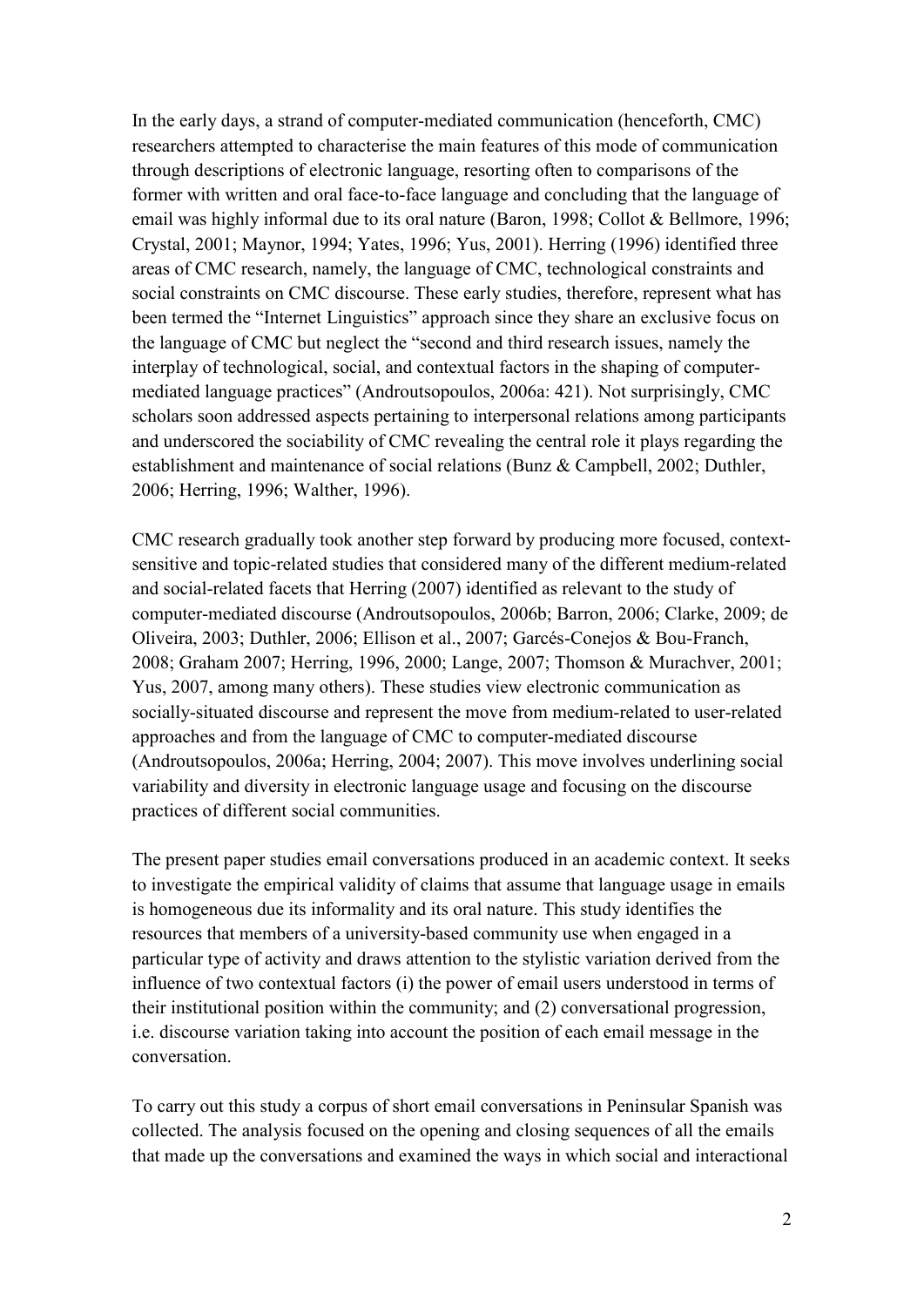factors – besides technological ones - influenced the discursive practices used by members of a community to open and close emails.

# **2. Background**

In order to study the effects of social and interactional constraints on technologymediated conversations a sociopragmatic approach was adopted, the main aim of which is to understand language within the activity type or social episode in which it is used. The main reason for adopting such an approach lies in the belief that only under such socially-sensitive, discursive constructs can we highlight the social diversity underlying computer-mediated communication. Levinson (1992:69) defined an activity type or social event as "a fuzzy category whose focal members are goal-defined, socially constituted, bounded, events with *constraints* on participants, setting, and so on, but above all on the kinds of allowable contributions." An advantage of this definition is its broad scope and, therefore, its ease of applicability. Levinson further proposed to divide activity types into structural episodes and stylistic resources adapted to the goal of the activity (Levinson, 1992: 69-71).

As mentioned before, the object of this paper is to conduct a sociopragmatic study of email conversations. But, what do we know so far about email communication? Androutsopoulos claims that "it is empirically questionable whether in fact anything like a 'language of e-mail' exists, simply because the vast diversity of settings and purposes of e-mail use outweigh any common linguistic features" (2006a: 420). While generally agreeing that there is no universally valid language of email, it is worth revising what we know about the structure and style of email interaction in order to discover recurring versus situation-specific patterns.

One of the main shortcomings of studies of email interaction is that emails have mainly been investigated as *individual* (isolated) instances of communication as opposed to emails in a dialogue, that is, emails that are part of ongoing albeit asynchronous conversation. Baron (1998: 142), for example, set out to investigate "CMC as *one-toone* dialogue with identified interlocutors" but, despite using the word "dialogue" to refer to her data, she never pursued the study of the interactional features of email conversations.

The present paper seeks to remedy the structural weakness of prior research by focusing on email conversations and by singling out an important interactional constraint: the initial or non-initial position of emails within a conversation (Sinclair & Coulthard, 1975). Although some scholars mention the possible influence that email position within the conversation (specifically whether it is the first communication or not) may have on discourse choice (Bou-Franch, 2006; Crystal, 2001; Waldvogel, 2002), this aspect has only been tackled in Waldvogel's (2007) large-scale study of email openings and closings. This author distinguished initiating from follow-up emails but found that this had no effect on the use of opening greetings.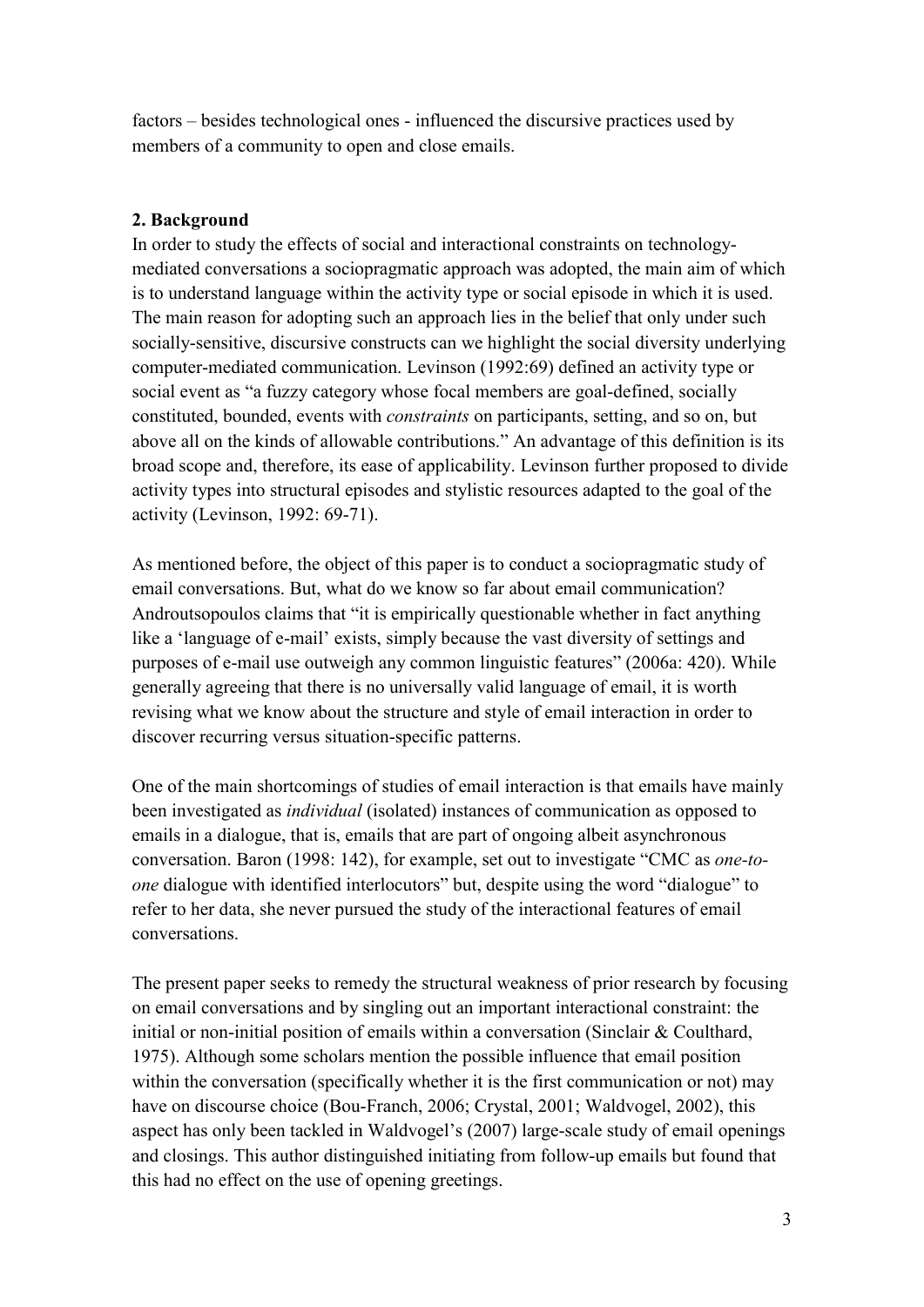Another aspect relating to the structure of this activity type or social episode is the internal organisation of each email into three parts: openings, topical sequences or body and closings (Baron, 1998, Bou-Franch, 2006; Crystal, 2001; Herring, 1996; Waldvogel, 2002, 2007, among others). The structural elements of emails may be optional or obligatory: the obligatory element contains the body of the message while the greetings and farewells constitute the optional segments.

Here I focus precisely on the optional elements of emails: the opening and closing sections or sequences. These are mainly phatic, interpersonally-loaded structural slots, mostly empty of content regarding the goal or reason for the interaction. While in opening sequences the social relationship between participants is negotiated and established, or recalled, in closing sequences participants work to accomplish a joint, negotiated, frictionless termination of the social event (Schegloff & Sacks, 1973; Albert & Kessler, 1978). Given the optionality of opening and closing sequences, empirical research should uncover the contextual (technological, social, interactional) conditions that constrain their presence and absence as well as their shape. However, this cannot be done without simultaneously addressing the second component of an activity type or social event, that is, the style in which it is conducted (Levinson, 1992).

Although recurring patterns were identified for the first component – structure - of the activity type, the same cannot be said of this second component – style - since only user-related, socially-situated analyses can reveal and explain the stylistic choices that communities of email users make in particular social settings. It is here that Androutsopoulos' (2006) contention to the effect that there is no homogeneous and unique "language of email" takes on full meaning.

The works of Sherblom (1988), Waldvogel (2007), Pérez Sabater et al. (2008) and Bou Franch (2006), among others, show the interplay of structural and stylistic features in email openings and closings. On the one hand, Sherblom (1988) examined the influence of social position within a hierarchy on the use of signatures in a corpus of emails received by a manager in a large business organisation. The data showed that none of the messages sent down the hierarchy was signed while over a third of messages sent to superiors contained signatures, which led Sherblom (1998) to conclude that signature use reflects and builds power relations. On the other hand, Waldvogel (2007) collected email data from two workplaces: an educational organisation and a manufacturing plant and carried out a detailed discussion of greetings and closings vis-à-vis sociological variables of participants such as relative status, social distance and gender as well as interactional distinctions between initiating and responding or follow-up emails. Waldvogel (2007) unveiled that through their choice of greetings and closings email users contributed to the formation of what she termed workplace culture. This implied indirect and socially distant styles of communication in the educational organisation and direct, friendly and familial styles in the manufacturing plant. Further, Pérez Sabater et al. (2008) explored orality and informality in a corpus of international academic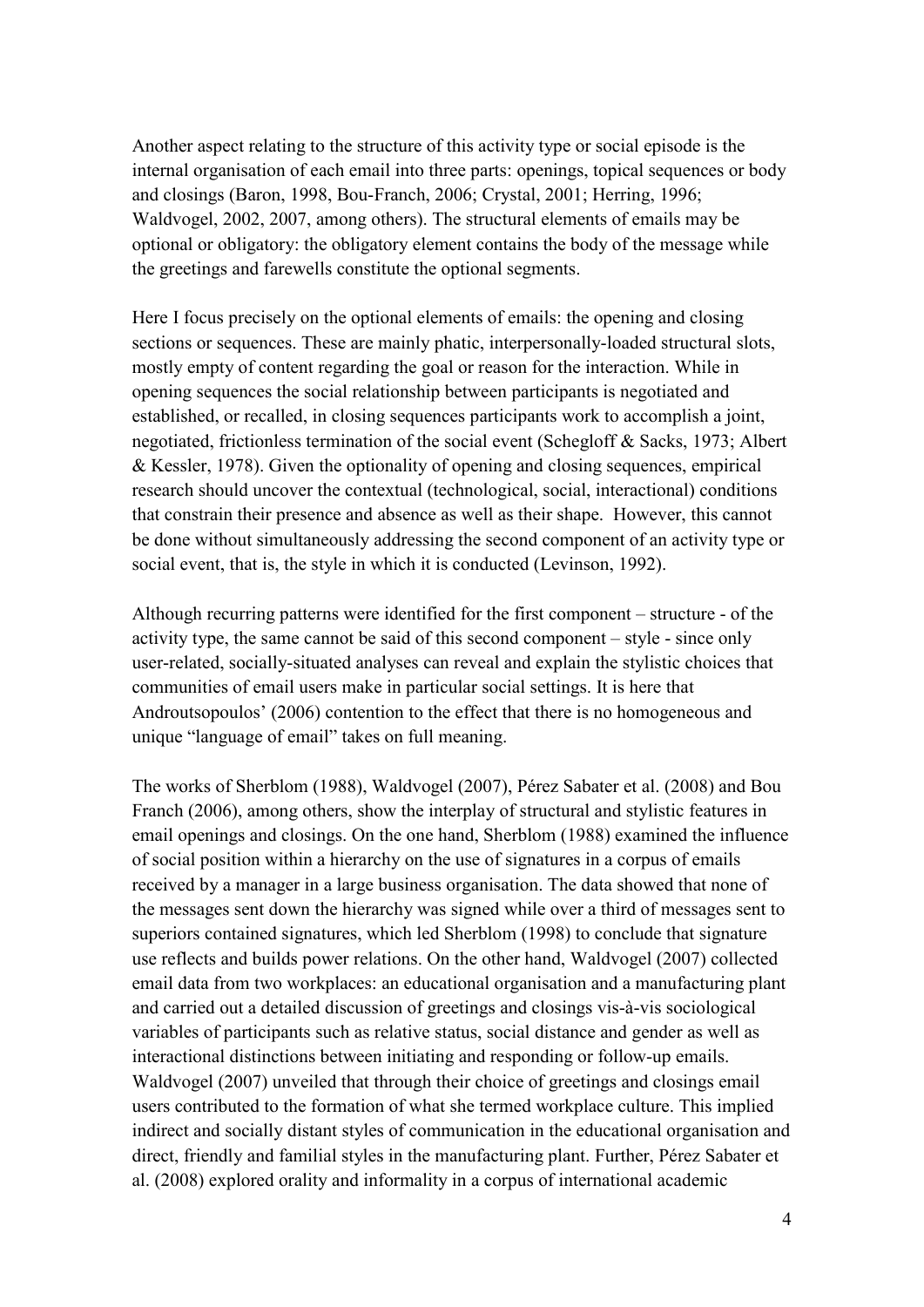exchanges and found that one-to-one emails incorporated more informal conversational traits than emails sent to a group. This was especially evident in the greetings and farewells of the emails and highlighted stylistic differences. Finally, Bou-Franch (2006) explored the interpersonal styles of deference and solidarity in the opening, requesting and closing sequences of a contextualised corpus of emails in Spanish sent by students to their university lecturers. The analysis brought to the fore the importance of sociability in this social and electronic context and, more specifically, in the opening and closing sections, since most emails in this study contained opening sections while all of them had closing moves. This seemed to be contrary to most research on email interaction which shows that email messages tend to be shorter, often "dispensing with ... opening and closing routines" (Baron, 1998: 159. See also Crystal, 2001; Herring, 1996; Sherblom, 1998; Waldvogel, 2002, 2007). This finding, thus, motivated the present, larger, study.

The general goal of the present study is to empirically investigate prior claims that discourse practices in particular types of online communication are homogeneous due to the supposedly oral and informal nature of the interaction. It also seeks to analyse the stylistic choices that a particular group of email users make when engaged in a certain activity type. More specifically, this paper investigates whether the institutional power of participants and email position across the interaction influence the occurrence and shape of opening and closing discourse practices. The following research questions guided the empirical study that follows.

Research question 1: Do opening and closing practices vary depending on the institutional power relationship between email users?

Hypothesis 1: Since power is considered one of the single most important sociological factors influencing discourse (Van Dijk, 1989) and, more specifically, given that prior research has found that signatures, a closing mechanism, vary according to the hierarchical power between participants in the electronic exchange, it was hypothesized that discourse style regarding openings and closings would vary vis-à-vis institutional power.

Research question 2: Do opening and closing practices vary as the conversation unfolds, i.e. depending on the initial or otherwise position of an email within the conversation?

Hypothesis 2: Waldvogel (2007) seems to be the only study that empirically examined this aspect of email conversations: her findings revealed that greetings did not vary from initial to responding emails. However, the data of Waldvogel's study were noticeably different from the electronic data of empirical studies conducted with Peninsular Spanish (Bou-Franch, 2006; Bou-Franch & Lorenzo-Dus, 2008) in that the former contained far fewer opening and closing mechanisms than the latter. Following some researchers' claim that opening and closing devices are frequently absent from email interaction (Baron, 1998;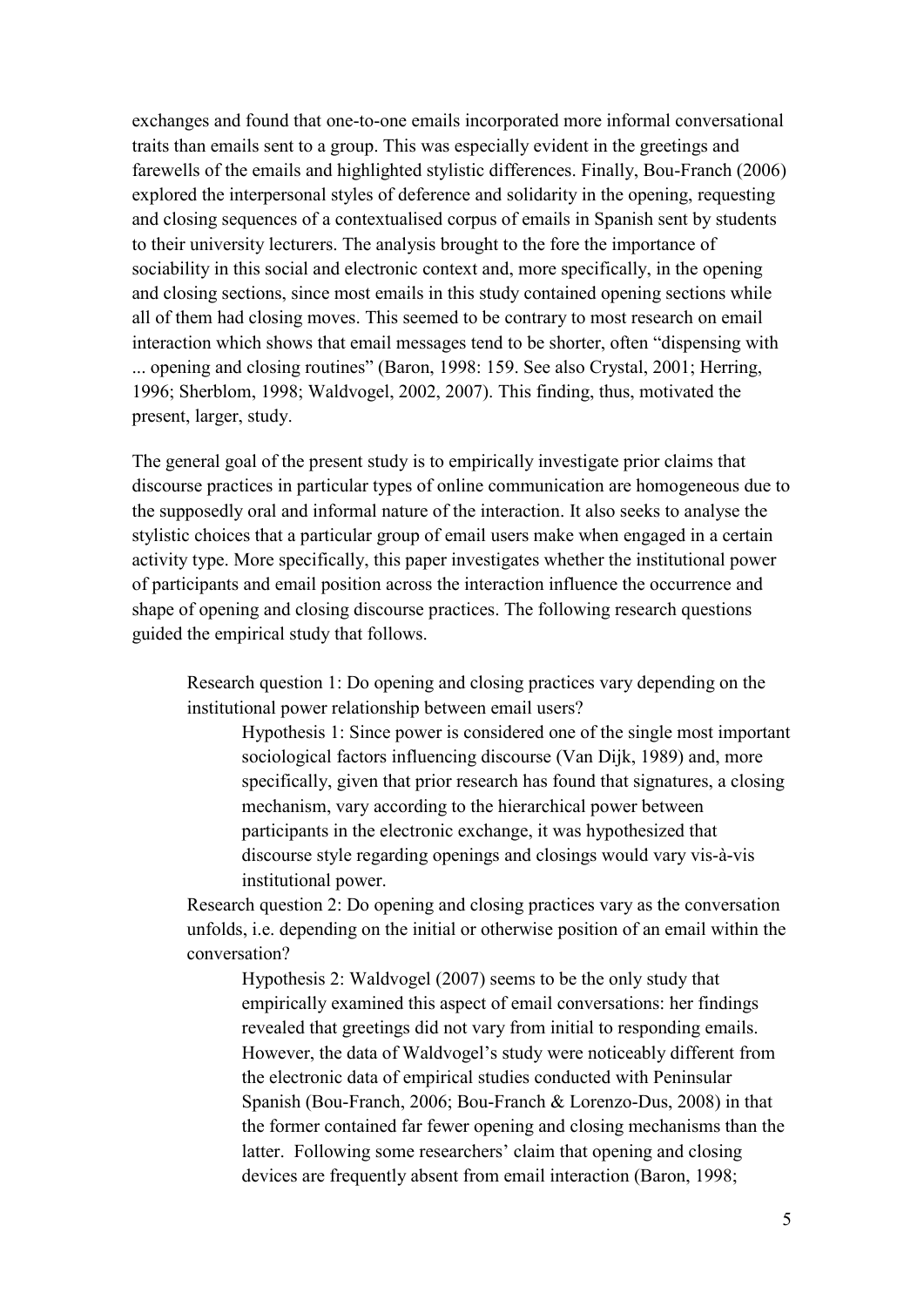Crystal, 2001; Herring, 1996; Sherblom, 1998; Waldvogel, 2002, 2007), it was hypothesized that the initial or non-initial position of the email message in the conversation would affect the occurrence and shape of opening and closing practices in the data.

## **3. Methodology**

### 3.1. Data

In order to answer the two research questions above, a corpus of 100 short email conversations comprising a total amount of 240 individual emails was compiled. All electronic conversations were spontaneously generated and took between one and eight days to be completed. The conversations were provided by eight lecturers at the university where the author works.

The email conversations were the discursive product of two different but comparable activity types or social episodes, one involving communication between university lecturers ( $n = 50$  conversations) and the other involving communication between undergraduate students and their lecturers ( $n = 50$  conversations). Comparability was granted by the fact that the conversations took place in the same institutional setting – the university – that imposed constraints on the role and identity of participants as well as on the content and manner of the communication, and, more importantly, by the fact that both episodes shared the same functional goal, namely, all conversations contained an initial institution-related request that was subsequently addressed in the interaction.

The data consisted of either two email exchanges ( $n = 60$ ) or three email exchanges ( $n =$ 40). In all cases, the email that initiated the exchange contained a request. In addition, in the case of student-lecturer electronic exchanges, it was always the student that initiated the interaction.

The discursive data used in this study is subject to medium (technological) and situation (social) constraints (Herring, 2007). An important medium-related aspect of the data is its asynchronous nature. Since any response to an initiation or any comment to a prior response will be delayed, each contribution to an electronic exchange may be seen as having a seemingly independent nature and may contain its own opening and/or closing sequence. Unlike face-to-face or telephone conversations, in which opening and closing sequences frame the whole encounter, in email exchanges each individual contribution may also be framed by these discourse sequences, as if acknowledging the temporal 'interruptions' derived from the asynchronous nature of the interaction.

On the other hand, an important social aspect of the discourse practices under study lies in their institutional character. The institutionality of the data "is constituted by participants through their orientation to relevant institutional roles and identities … and through their production and management of institutionally relevant tasks and activities" (Drew & Sojornen, 1997: 94). In the data, the institutional roles of 'student' and 'lecturer' were salient since all the emails in the corpus were written for work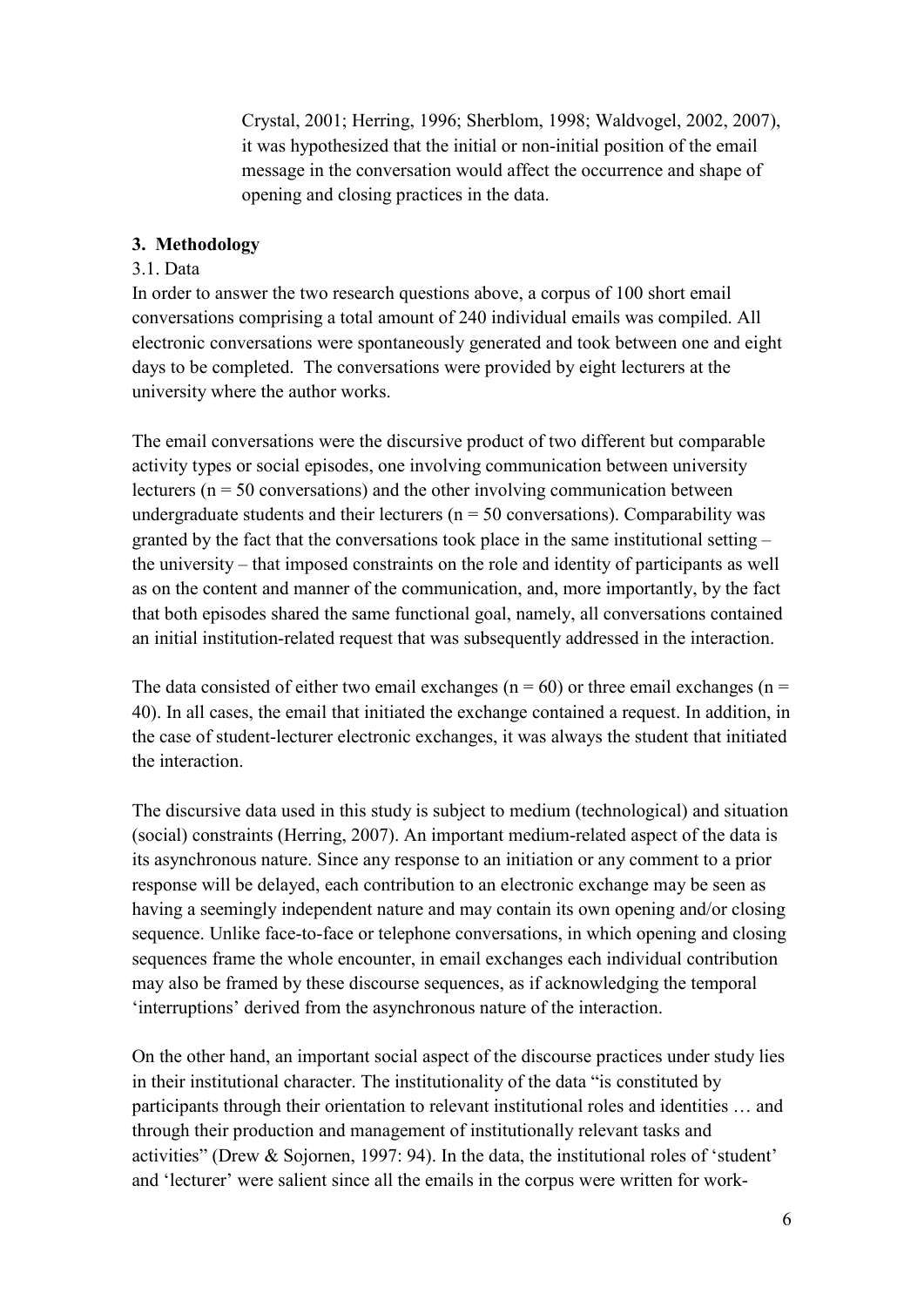related purposes, thus highlighting their institutional character. This had important consequences for the establishment of power relationships among participants in the electronic conversations, as will be seen below.

## 3.2. Procedure

Drawing on computer-mediated research (Herring, 1996; 1999; Crystal, 2001; Bou-Franch, 2006), conversation analysis (Jefferson, 1972; Schegloff & Sacks, 1973) and discourse analysis (Sinclair & Coulthard, 1975; Stubbs, 1983), the sequence and the move were adopted as structural units of analysis. Opening and closing sections or sequences contain *moves*, the basic unit of analysis, defined as the minimal functional discourse unit. Sequences are, therefore, larger units of moves bound together by their topical or functional coherence (Jefferson, 1972; Stubbs, 1983; Herring, 1996). Electronic sequences of moves are both, interactional – in the sense that the moves set up or satisfy expectations – and asynchronous.

With a view to studying the occurrence and shape of the opening and closing discourse practices of all emails alongside the power-based relationship of participants, on the one hand, and the progression of the electronic conversation, on the other, it was decided to carry out four levels of analysis:

- (1) Frequency of occurrence of opening and closing sequences in each email;
- (2) Density of opening and closing sequences, as reflected in (i) the mean number of words and (ii) the mean number of moves that the said sequences contained (Bou-Franch & Lorenzo-Dus, 2008);
- (3) Type and frequency of occurrence of opening and closing moves; and
- (4) Expression of familiarity and distance in the greeting and the leave-taking.

The moves identified in the opening sequences of the data included the greeting, selfidentification and the personal comment. In closing sequences, expressions of gratitude, good wishes, leave-taking, apologies, pre-closings, self-identifications, signatures and postscripts were found. However, considering the wealth of data and the four-level analysis to be carried out, there emerged the need to focus on the most representative moves and so it was decided to analyse only the moves that appeared at least 50% of the time in any of the data subsets. This left greetings and self-identification moves in opening sequences and thanking, leave-taking and signatures in closing sequences. Table 1 illustrates the most representative moves. Throughout this paper, examples have been anonymized by using fictitious personal names and course modules.

\*\*\* Please insert Table 1 about here \*\*\*

At this point, and given the emphasis that this study places on social diversity and variability, it is worth noting that leaving out less frequent moves should not be viewed as reproducing ideas about homogeneity regarding opening and closing discourse practices. This paper focuses on recurrent discourse patterns of email communication in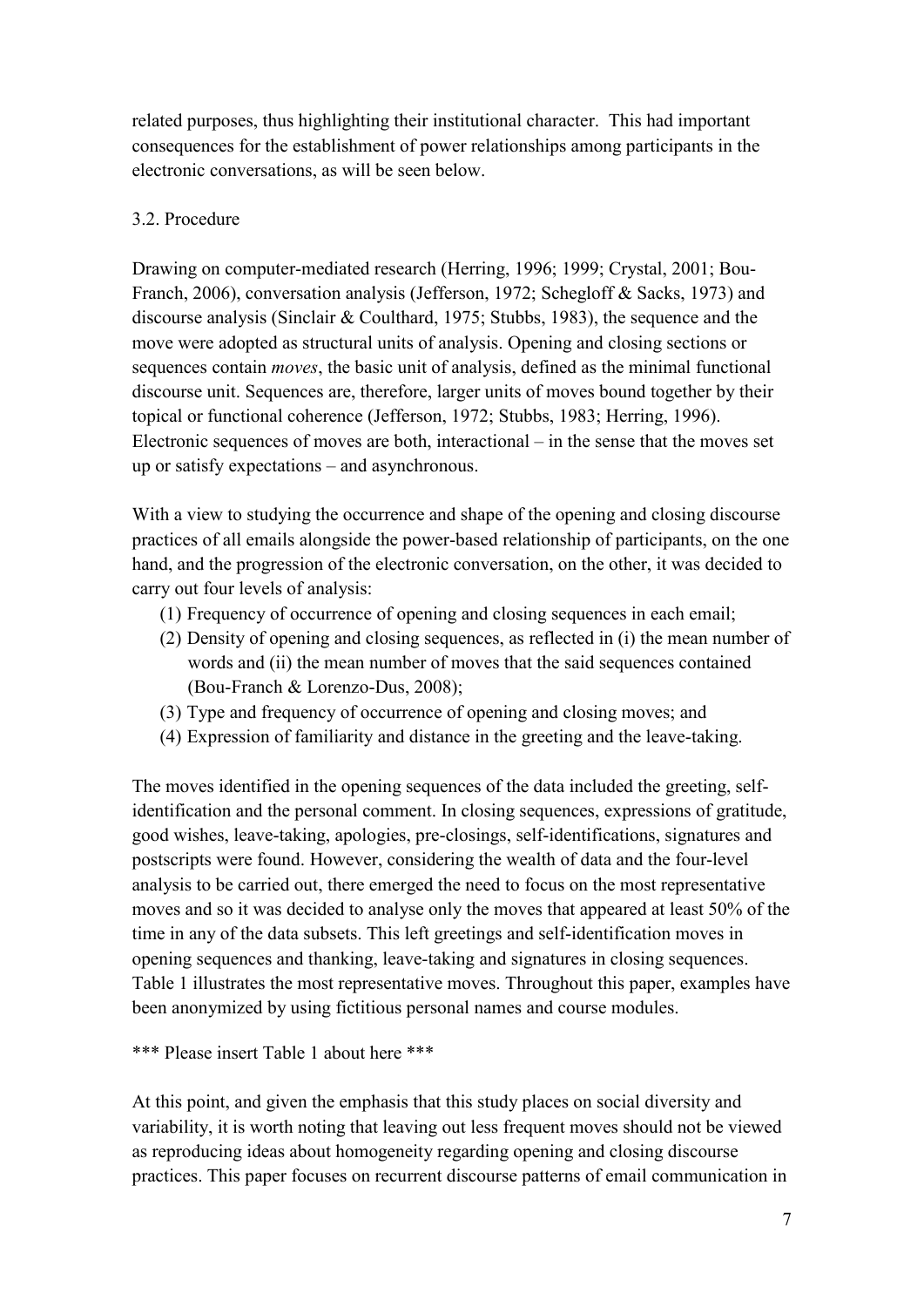a particular, situated social episode and therefore presupposes context sensitivity and expects variability; in contrast, overgeneralizations regarding email moves independently of the context in which emails are produced presuppose homogeneity i.e. all emails are the same, and do not allow for social (or any type of) variability. Example 1 below illustrates some of the less representative closing moves. It displays an initiating email from a student to her lecturer that contains two infrequent closing moves: an apology (...*and I'm sorry for any inconvenience*) and an expression of good wishes (*...and have a good summer*).

*Hola Beatriz [Hi Beatriz] (request) Muchas gracias por todo y siento las molestias. [Thank you very much for everything and I'm sorry for any inconvenience] Un saludo y que vaya bien el verano! [Regards and have a good summer]* Example 1. An illustration of less representative moves

Finally, greeting and leave-taking moves, which are generally considered "as the most salient structural features of an email" (Pérez Sabater et al., 2008: 76), were selected for further analysis. Informal, direct moves such as *Hola María [Hi María]* or *Hasta pronto [See you soon]* were analysed as discourse practices expressing closeness, involvement and familiarity. In contrast, moves such as *Estimado Dr Pérez [Dear Dr Pérez]* or *Un cordial saludo [Kind regards]* were taken to function as distancing mechanisms oriented towards deference and independence (Brown & Levinson, 1987; Scollon & Scollon, 1995; Waldvogel, 2007).

In order to answer research question 1, concerning the effect of power relations on openings and closings, the data were divided into two subsets that considered the institutional power of participants and recognised two power-based groups. One group involved 50 conversations between university lecturers. These were named the equal encounters since participants in these exchanges were seen as having the same power relative to their institutional role (Example 2); the second group contained 50 conversations between students and lecturers, and these were considered the unequal encounters given the more institutionally powerful role of the lecturer over the student (cf. Van Dijk, 1989) (Example 3). During the analysis, results were also computed considering communication to equals and emails sent up and down the institutional hierarchy.

It must be noted that participants in both activity types also had offline contact in a series of different events within the institution such as, for example, the classroom or tutorials where students coparticipated, or department meetings where only lecturers were involved. Therefore, far from being anonymous, participants were identified email users with a shared interpersonal history (Mills, 2003) whose communicative parameters may be carried over from the offline to the online interaction (Herring, 2003).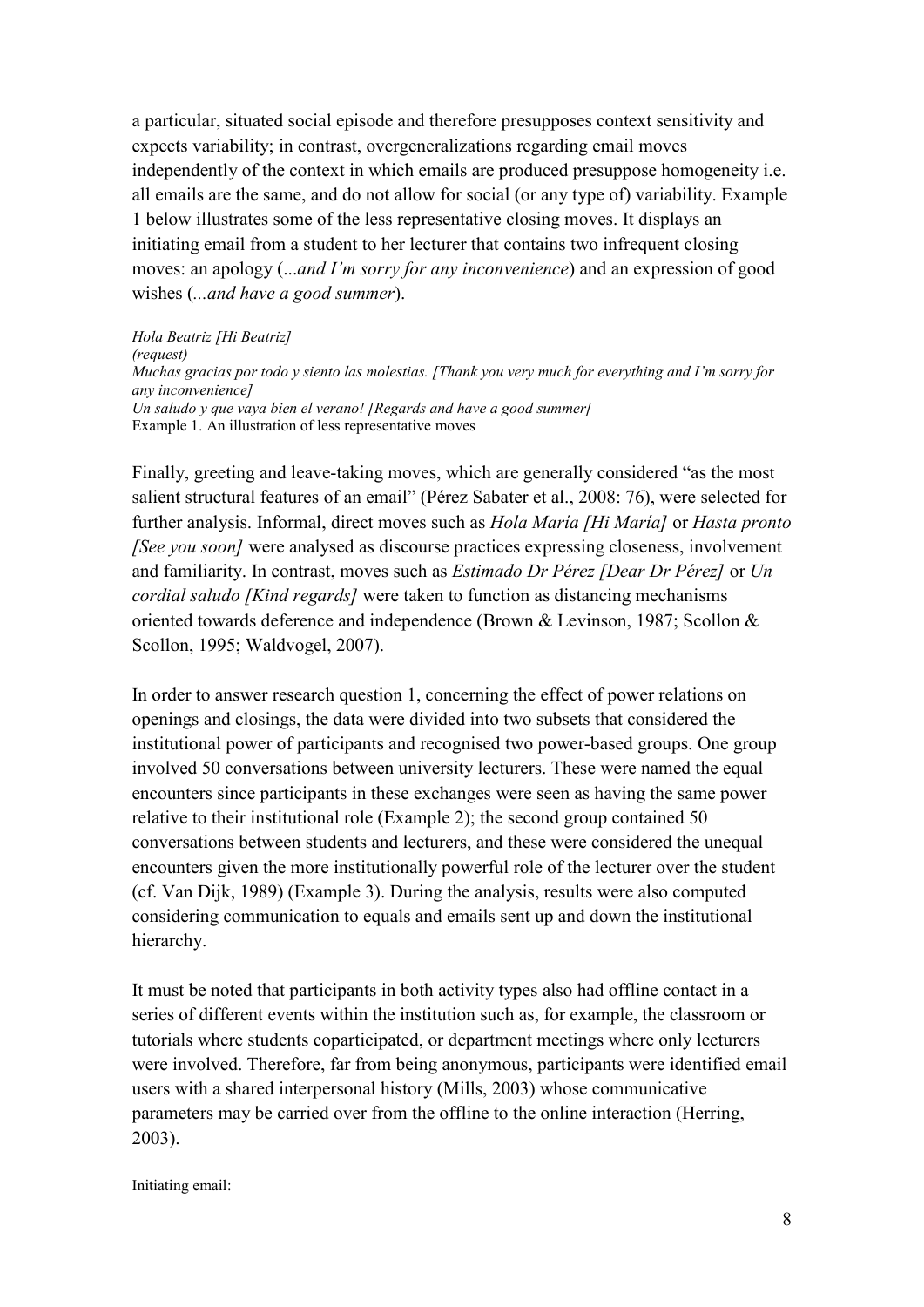*Querida Isabel*: [*Dear Isabel*] *(This lecturer requests to meet to discuss certain matters) Un abrazo*, [*A hug*] *Pedro* Responding email: *Hola Pedro: [Hello Pedro] (Reply) Un saludo, [Regards]* Example 2: Equal encounter

Initiating email *Hola Paco*: [*Hello Paco*] *Soy Marta Fernández Gómez, alumna de su asignatura Biología I [I am Marta Fernández Gómez, a student of your module Biology I] (This student requests permission to write a paper together with another student) Gracias por su atención, [Thanks for your attention] Que tenga un buen día*, [*Have a good day*] *Marta Fernández* Responding email: (No opening) (Reply) *Un saludo, [Regards] Paco* Example 3: Unequal encounter

In order to answer research question 2 regarding openings and closings vis-à-vis conversational progression, and since conversations were made up of multiple emails, it became necessary to identify the place of each email within the said conversations. The short conversations in the corpus contained either two emails (one requesting and the other responding to the request) or three emails (an initial request, a second responding email and a follow-up, usually thanking, email). Accordingly, the corpus of this study was further divided into two data sets comprising (1) the two email exchanges and (2) the three email exchanges (henceforth 2 EM and 3 EM, respectively). The 2 EM data set consisted of 60 conversations, that is, 120 emails, while the 3 EM data set contained 40 conversations totalling 120 emails. During the analysis the results were also computed for initial and non-initial emails.

In summary, the 50 equal encounters as well as the 50 unequal ones were divided into 2 EM ( $n = 30$ ) and 3 EM ( $n = 20$ ) exchanges.

### **4. Results and Discussion**

#### *4.1. Occurrence of opening and closing sequences*

The first step in the analysis was to compute the occurrence of opening and closing sequences in all data sets. Tables 2 and 3 show the results of the count broken down into 2 EM and 3 EM exchanges, respectively. The findings were further divided into equal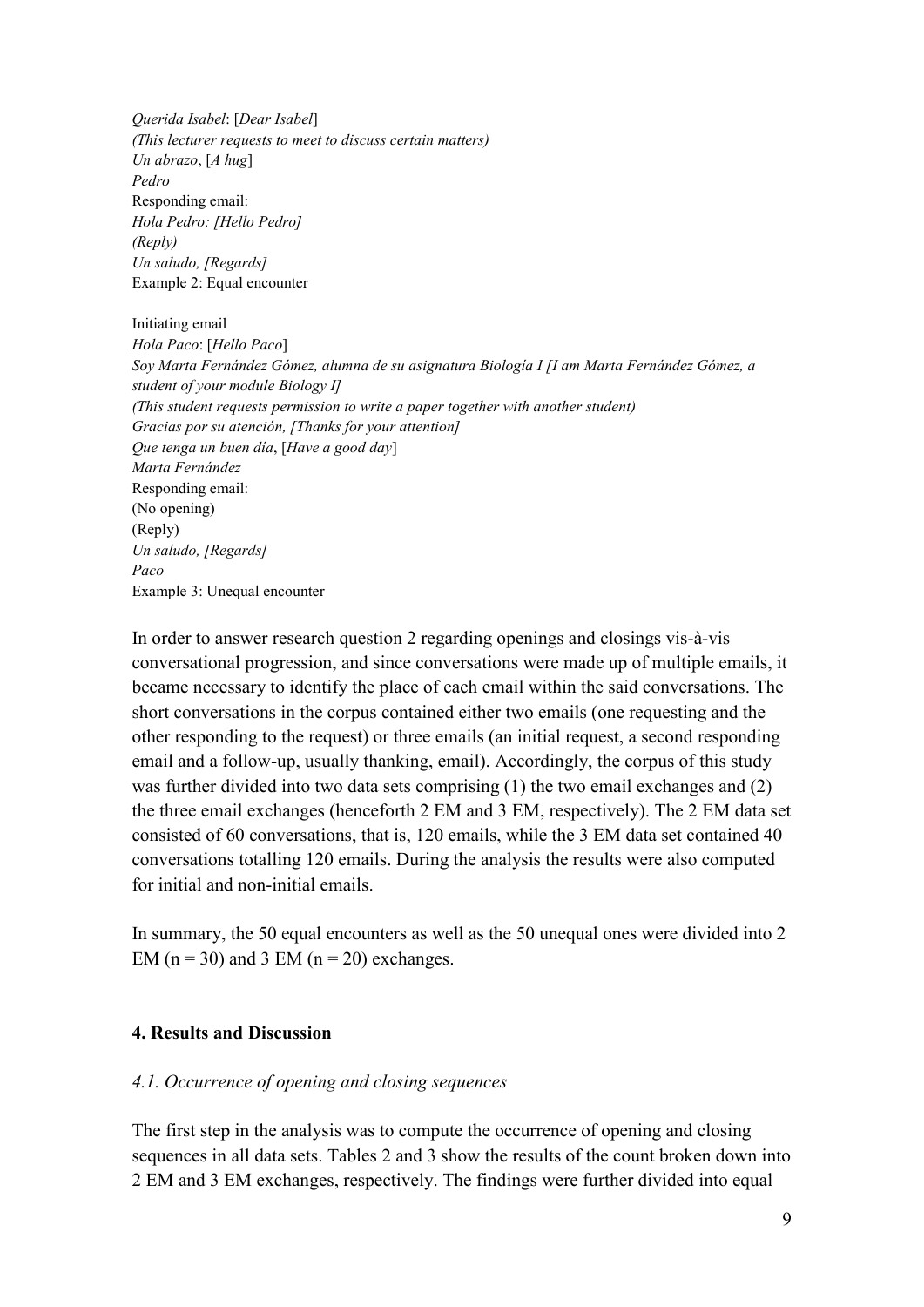and unequal encounters and, within these, into initiation, response and, where appropriate, follow-up emails (Sinclair & Coulthard, 1975; Stubbs, 1983).

\*\*\* Please insert Table 2 about here \*\*\* \*\*\* Please insert Table 3 about here \*\*\*

The most outstanding finding was the very high frequency of occurrence of both opening and closing sequences in the data. The number of openings was found to decrease as the conversation unfolded in all data sets: equal and unequal 2 EM and 3 EM exchanges. Closings, however, did not always decrease (e.g. 2 EM unequal encounters) and when they did, the tendency was to decrease only slightly.

Previous research has underlined the optionality of opening and closing sequences and their generalised absence from electronic interactions, which is usually attributed to the informality of the medium (Baron, 1998; Crystal, 2001; Herring, 1996; Maynor, 1994, Yus, 2001). However, openings and closings were pervasive in the social events under study: openings had an overall representation of over 85% while closings were even more frequent, appearing in 97% of all emails. This finding contrasts sharply with prior research. For example, Waldvogel (2007: 7) found that of the emails produced in the educational organisation she examined, only 59% contained greetings while 34% had closings. The numbers for the manufacturing plant were even lower: only 17% of emails had greetings and 10% had closings.

The ubiquity of opening and closing sequences in the data could be interpreted as resulting from institutional and cultural constraints. In a study dealing with methodological aspects of cross-cultural pragmatics research, Bou-Franch and Lorenzo-Dus (2008) compared requests from elicited data and from spontaneously generated emails. The electronic data in this study consisted of emails sent by students to their university lecturers in a British and a Spanish university. A look at their analysis reveals that over 77% of the British English and 93% of the Peninsular Spanish emails contained opening mechanisms while all of them had closings in both languages. This study, therefore, lends support to the interpretation that the pervasiveness of the sequences was due to the institutional context of the communication. More research, however, should be conducted to further confirm this line of argument and also to establish the weight of cultural context in these discourse practices.

To have a clearer picture of the influence of institutional power on the use of opening and closing sequences, these were reorganised as (i) emails between equals; (ii) emails sent up and (iii) emails sent down the hierarchy. As can be seen in table 4, the number of opening and closing sequences was surprisingly similar in all cases, the only exception being the opening of emails sent down the hierarchy which contained somewhat fewer sequences.

\*\*\* Please insert Table 4 about here \*\*\*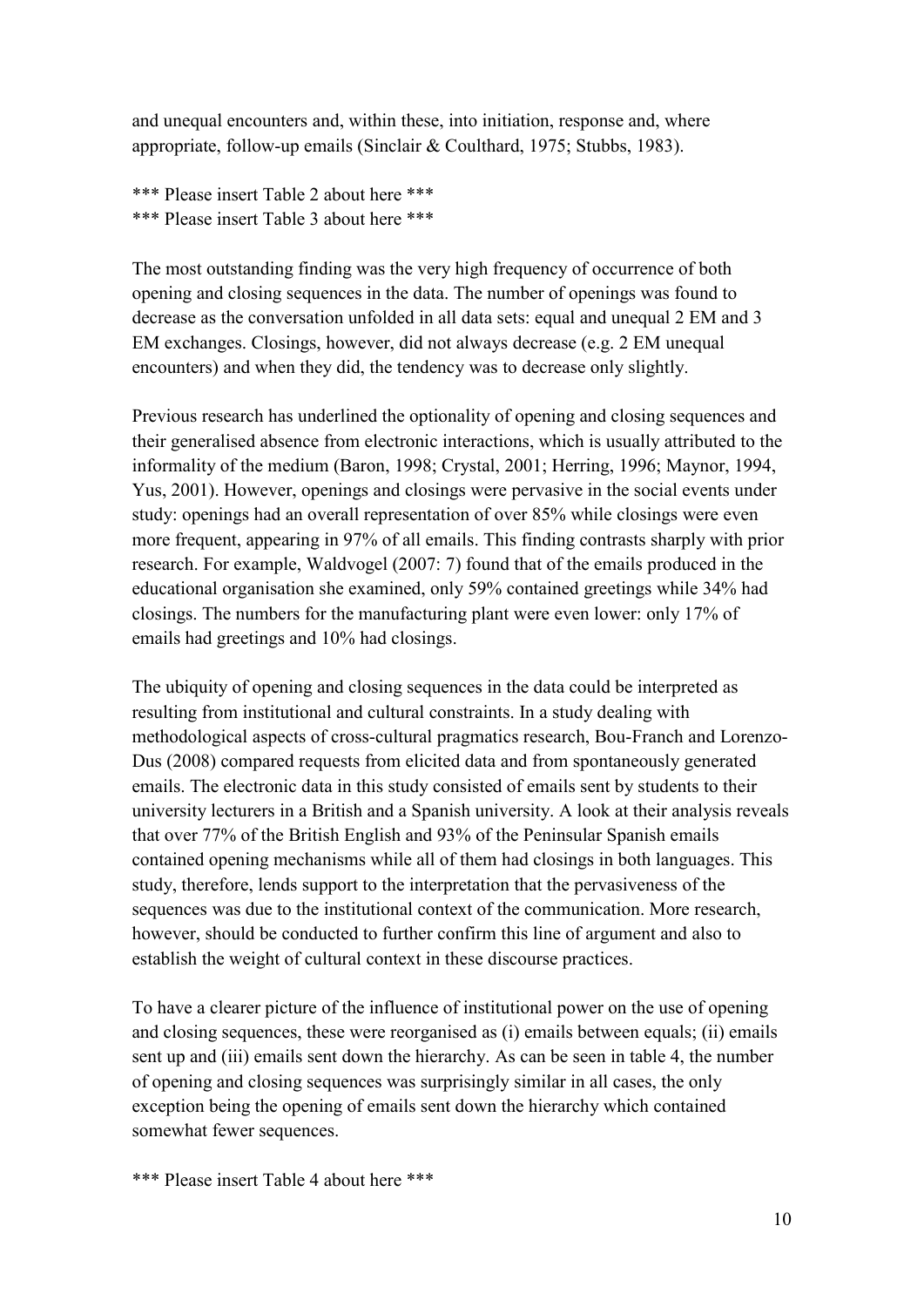In general, frequency of use of opening and closing practices was not significantly affected by the power relationship between email users. In this respect, prior findings have been contradictory. On the one hand, Sherblom (1988) found power and status to have an influence on the use of a closing mechanism while, on the other, Waldvogel (2007) obtained different results regarding the influence of status. Status affected the data differently, depending on the setting: status played a role in the educational organisation but not in the manufacturing plant, and this was attributed to the different workplace cultures underlying communication.

Regarding the effect of conversational progression on opening and closing sequences the data were regrouped into initial and non-initial emails. The findings revealed that initial emails contained more opening sequences than non-initial messages, while there was scarcely any variation in the frequency of use of closing sequences (Table 4). Conversational progression, then had an effect on the number of opening sequences, more specifically, the opening mechanisms of the longer 3 EM conversations exhibited a clearly decreasing pattern (Table 3). In contrast, it had no effect on the frequency of use of closing sequences.

## *4.2. Density of opening and closing sequences*

Next, the density of opening and closing sequences was considered in terms of the mean number of words and moves in all the emails in the corpus. The mean number of words and moves was obtained by dividing the total number of words or moves into the total number of opening or closing sequences of the corpus. The findings revealed that opening sequences were less dense than closing sequences regarding both words and moves. This implies that the email users in the data were more direct when opening the message and did more work when closing it.

Table 5 shows that the density of both opening and closing sequences in 2 EM encounters decreased from the initiation to the response email, both in equal and unequal encounters. The decreasing pattern of density was most pronounced regarding number of words in the opening sequences of all 2 EM exchanges.

\*\*\* Please insert Table 5 about here \*\*\* \*\*\* Please insert Table 6 about here \*\*\*

In the case of 3 EM exchanges (Table 6), the density of opening and closing sequences regarding both words and moves was found to decrease from the initial email to the responding email in equal and unequal encounters. Follow-up emails tended to increase their density (in terms of words) with respect to the previous, responding emails and exhibited a tendency to maintain the same density (in terms of moves) as the responding emails. It may be argued that in responding to a request, less dense contributions would be expected.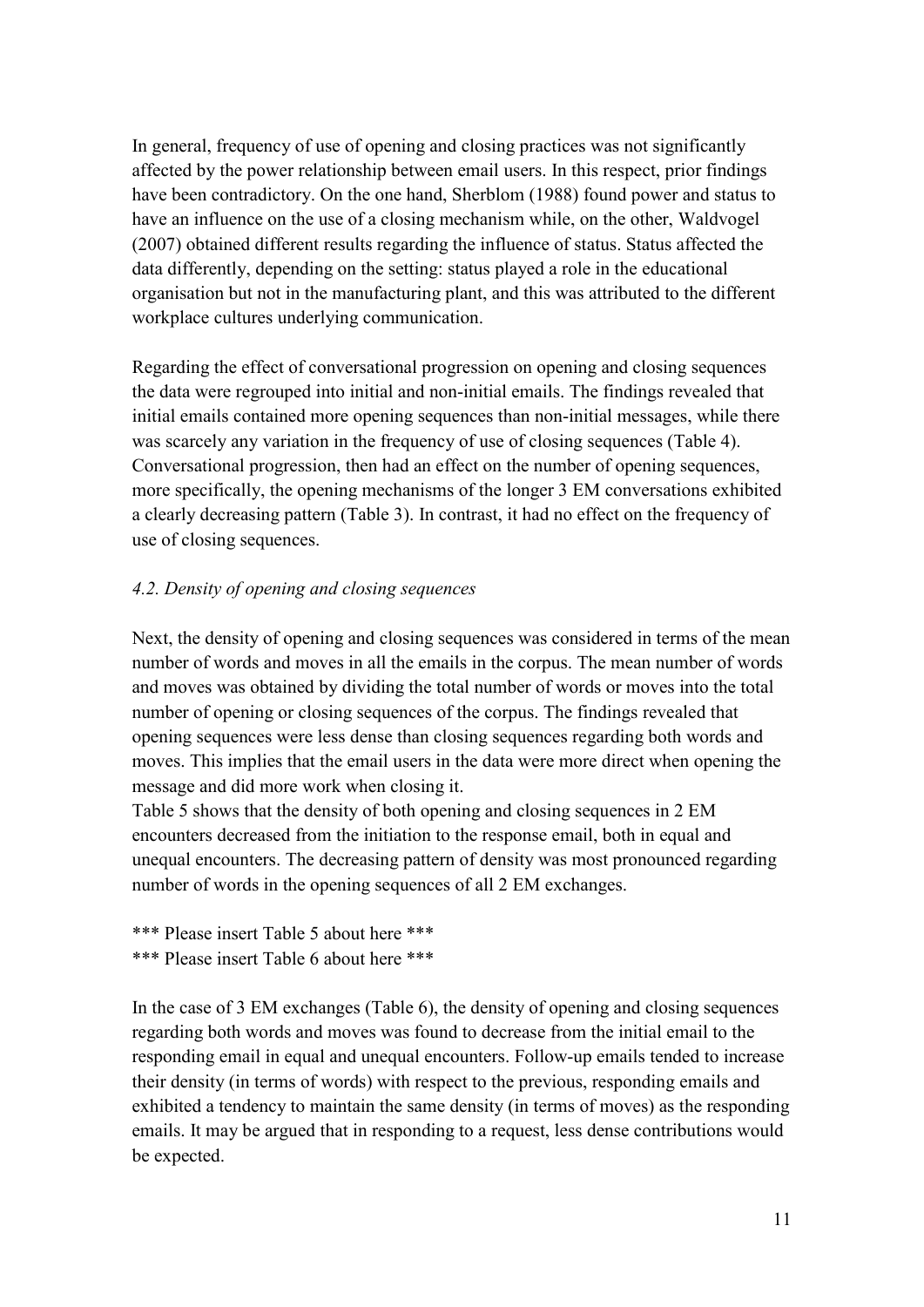A look at the findings vis-à-vis institutional power (Table 7) revealed that the sequences under analysis were nearly equally dense in terms of moves. Density in terms of words, however, varied depending on institutional power. The data showed that openings were considerably denser in emails sent up the hierarchy than in emails sent down or emails to equals. Openings to equals, in turn, were also found to be denser than openings sent down the hierarchy. On the other hand, closings sent to equals were the densest while closings sent down the hierarchy were the least dense. This indicates that the less institutionally powerful email users were more verbose in addressing the more powerful receivers; the latter, in turn, were more direct and used less verbosity in addressing nondominant users. However, in addressing equals lecturers used the densest closing remarks probably due to institutional conventions related to professional respect. Overall, closings exhibited greater density than openings in all counts.

A closer inspection of density alongside conversational progression (Table 7) revealed that initial sequences were always denser than their non-initial counterparts. However, the degree of variation was not always the same. The greatest difference was found when considering density in terms of words. In such cases, both the opening and the closing were denser in initial than in non-initial positions. Sequence density in terms of moves also tended to decrease in non-initial positions although the difference was small. Finally, closing sequences were globally denser than opening sequences in both positions.

### \*\*\* Please insert Table 7 about here \*\*\*

In sum, the density of opening and closing moves proved to be affected by both institutional power and conversational progression. The picture that emerged in combining both variables showed the opening sequence of initial emails sent up the hierarchy exhibited greatest density and the closing sequence of non-initial emails sent down the institutional hierarchy displayed the least density. This indicates that the email users in the corpus were especially careful in elaborating their comments in order to begin conversations, particularly when addressing users of higher institutional standing. In contrast, a more casual, less elaborated style seemed appropriate in closing conversations with non-dominant users. The following analysis of the frequency of occurrence of the moves within the sequences may further help to explain these results.

## *4.3. Frequency of opening and closing moves*

This analysis concerned the frequency of occurrence of opening and closing moves in the data (tables 8 and 9). As can be observed, the greeting proved to be the most common move in the opening sequence in online conversations of all lengths regardless of the institutional identity of participants. Greetings were slightly less frequent in emails sent down the hierarchy (table 10); this finding partly confirmed prior research that revealed a tendency to include a greeting in messages sent up the hierarchical line (Waldvogel, 2002; 2007).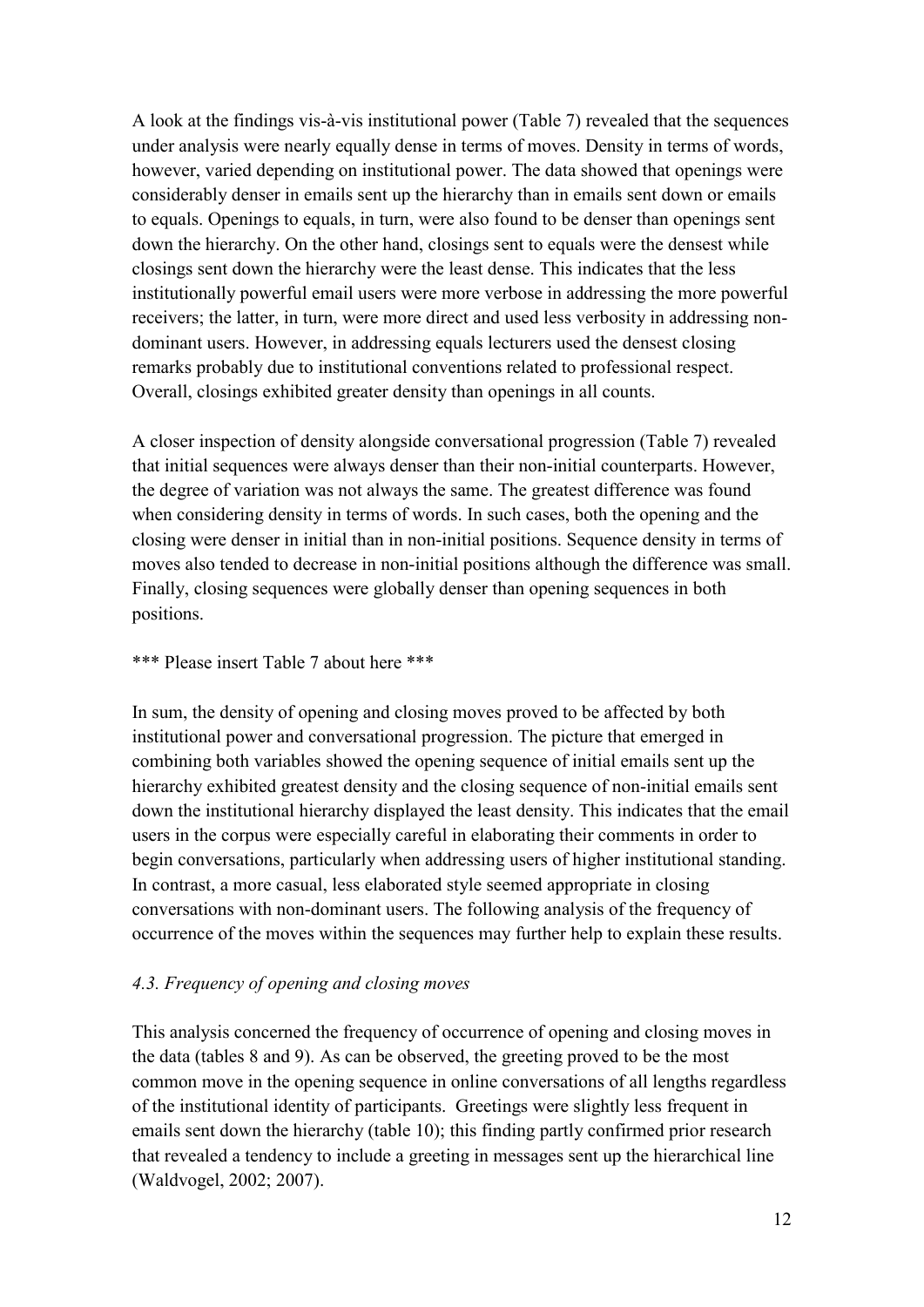Additionally, greetings revealed decreasing patterns in frequency of occurrence from the initial to non-initial position (table 10); more specifically, they were found to decrease in number from initial to responding and, where applicable, also to follow-up positions. Decreasing patterns were maintained in both equal and unequal encounters. This means that although users were aware of the interruptions that accrued from the asynchronous nature of the communication, which led them to make frequent use of openings and closings, they were also sensitive to the interactional context and decreased their use of these mechanisms in each new contribution. In this sense, Waldvogel (2002) found greetings only in 40% of the data, an amount that coincided with the number of first contributions on a topic. For this reason she suggested the need "to see whether the greetings belong mainly to the first communication" (2002: 47). The author took up this task in Waldvogel (2007: 7) but found that the fact that emails were the first or responding message had no effect on use of greetings. In contrast, nearly all the first contributions in my data contained greetings, and decreasing patterns were found as explained above. However, most second and many third and final contributions also contained greetings, and their occurrence was always higher than the 40% of Waldvogel (2002). This author explained her data by reference to the type of workplace in which it developed, which she characterised as having a "get down to business straight away" nature. What seems evident is that this type of behaviour does not apply to the social episodes under scrutiny here, in which senders nearly always took the time to do interpersonal work via use of greetings.

\*\*\* Please insert Table 8 about here \*\*\* \*\*\* Please insert Table 9 about here \*\*\*

The other opening move, the self-identification, was found to be exclusively used in emails that initiated the interaction and it proved to be much more frequent in unequal than in equal encounters; more specifically, self-identifications were mainly used in emails sent up the institutional hierarchy. Emails sent down the hierarchy contained no such moves and they were hardly present at all in emails sent to equals. The high occurrence of this move in students' initial communications was considered to partly explain the sharp contrast obtained between the markedly greater density of initial emails and the much less dense non-initial emails (see section 4.3. above). The effect of institutional power and conversational position may be explained by the technical and situational context of the communication. First, students in the university where the data were collected are given an email address that consists of an acronym made up of the first syllable of their first and last names; therefore, unless they self-identify through other means, their lecturer does not know who they are. Second, even after providing their names, there are usually so many students in a classroom that lecturers may still not recognise them. This forces them to also indicate what course they are taking with a particular teacher. In sum, through self-identification moves students show an awareness of the restrictions surrounding their technological account and, in adapting their situation to the medium, they make explicit the type of relationship they have with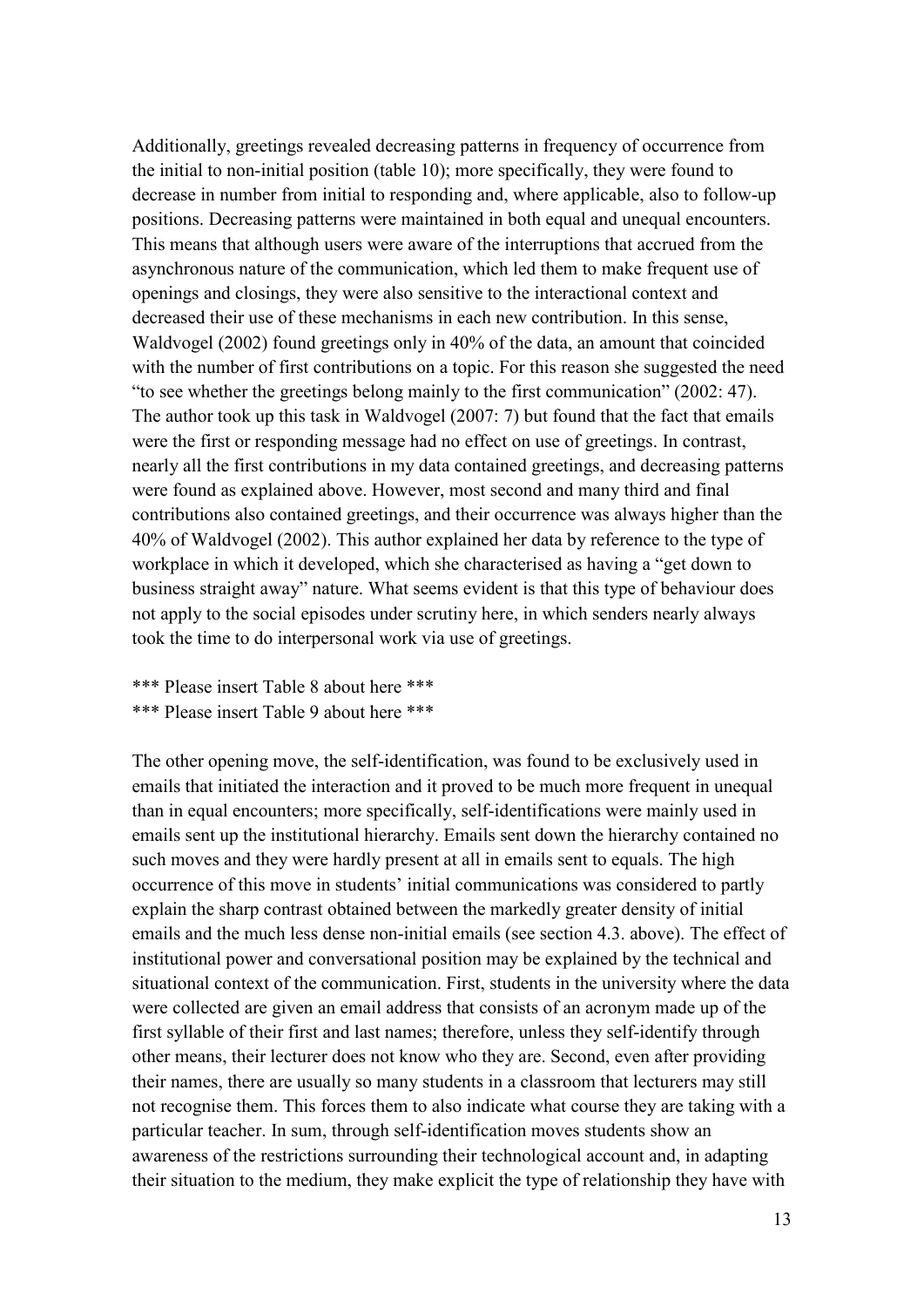the receiver, orienting their talk to the institution and constructing their institutional identities in discourse. Finally, once an email user has self-identified at the beginning of the interaction, there is no need to further repeat their identity in subsequent contributions, hence their initial-only position.

Closing sequences proved to be more complex and elaborate, with three moves showing special relevance: thanking, leave-taking and signature. With regards to thanking, the findings showed their use decreased from the initial to the final email of 2 EM equal and unequal encounters. In 3 EM exchanges, they had greater representation in the initial email; this decreased greatly in the intermediate, responding email and then was constant in the follow-up move of equal encounters while it increased considerably in the final email of unequal encounters.

#### \*\*\* Please insert Table 10 about here \*\*\*

A detailed account shows that emails sent up the hierarchy contained eight times more thanking moves than emails sent down (cf. Waldvogel, 2002).Two factors seem to play a role in this finding: on the one hand, students showed that they were aware of their role as the institutionally non-dominant participant and thus chose expressions of gratitude to show deference and respect. On the other hand, in all unequal encounters students were in the requesting position. Since requests are rapport-sensitive acts (Spencer-Oatey, 2000) and may be viewed as imposing on the receiver, requesters were prone to use more thanking moves to mitigate and compensate for the imposition. Emails sent down the hierarchy hardly contained thanking moves. However, this does not mean that lecturers do not usually employ this move, rather, their position as request respondents constrained their contributions; so, in responding to a request expressions of gratitude towards the requester were not expected in this socio-cultural context. Furthermore, it must be mentioned that emails sent to equals contained over three times as many thanking moves as emails sent down. In emailing equals, lecturers were in both functional roles: requester and request respondent. The finding that initial (requesting) emails contained more than twice as many expressions of gratitude as non-initial (responding and follow-up) emails confirms that conversational position constrained acceptability, that is, 'allowable contributions' (Levinson, 1992), in virtue of the different function that emails performed in each position. Further, the amount of thanking moves in initial emails also shows users' adaptation to the medium (Herring 2007). While in face-to-face interaction the request would be immediately followed by a response and then by a thanking move, in email interaction users, aware of the asynchrony underlying the communication, felt the need to thank in advance, thus adapting to the technology used.

In contrast with previous studies which found farewells to be minimally present (Herring, 1996; Waldvogel, 2002), the leave-taking move was abundantly represented in the data under study, appearing in over 75% of the emails of nearly all the data subsets. The leave-taking move exhibited a high frequency of occurrence in 2 EM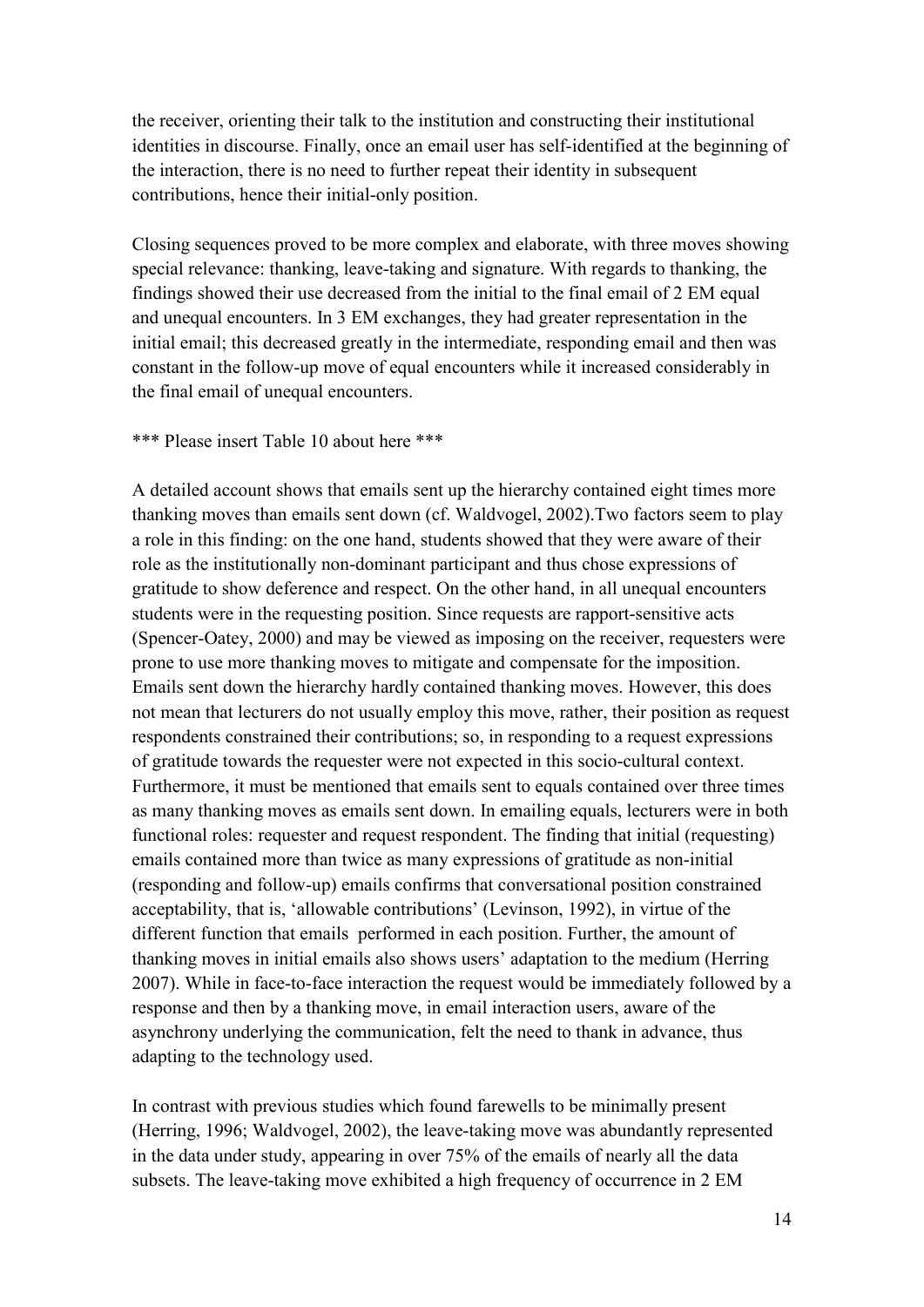exchanges, with little variability vis-à-vis institutional power or conversational progression. A process of accommodation in which senders of second contributions mirror the closing conventions of first contributions may have been at work in these short interactions (Bunz & Campbell, 2002; Crystal, 2001). In 3 EM exchanges, however, leave-taking moves were found to be more frequent in the middle emails than in the initial or final mails. Leave-taking moves were least frequent in emails sent up the institutional hierarchy thus showing students to be the most infrequent users of this move. In contrast, communication between equals, i.e. lecturers, showed the highest frequency of this move. This may evidence that institutional conventions affect lecturers and students differently in that lecturers are expected to maintain a certain degree of formality with equals in the professional context. Finally, the leave-taking increased from initial to non-initial contributions only slightly, so conversational position was not considered a determining factor.

Finally, signatures were the most common closing move in the data. In all unequal conversations, they were less frequent in emails sent by students, that is, emails sent up the hierarchy contained the lowest number of signatures. This finding was seen to interact with the high presence of self-identification moves in the same group of emails. If students already identified themselves in a detailed way in the opening they probably viewed signatures as redundant and unnecessary. In contrast, frequency of use of signatures was hardly influenced by the position of the email in the conversation.

## *4.4. Expression of familiarity and distance*

Finally, the analysis focused on the expression of familiarity and distance in a representative move from each sequence, i.e. the greeting and the leave-taking. The study related the discourse practices or language resources used in these moves to their interpersonal meanings broadly divided into expressions of (i) familiarity, involvement and closeness - rapport-building actions (positive politeness) - or (ii) expressions of distance, independence and deference - respect-building actions (negative politeness) (Brown & Levinson, 1987; Scollon & Scollon, 1995; Spencer-Oatey, 2000). Through variation in the use of the above mentioned opening and closing practices, email users exchanged interpersonal messages and conveyed social information in otherwise institutionally task-oriented messages. As Waldvogel (2007:3) puts it:

In as much as greetings and closings pay attention to the recipient and are oriented to the addressee's face needs … they are politeness markers. Like other politeness markers, they serve an important function in constructing and maintaining workplace relationships. Greetings and closings enable the writer to express warmth or distance, expressions that are otherwise difficult to do in email, and they are a strategy for personalizing messages as well as a means of reinforcing status relationships and underlining social expectations.

\*\*\* Please insert Table 11 about here \*\*\* \*\*\* Please insert Table 12 about here \*\*\*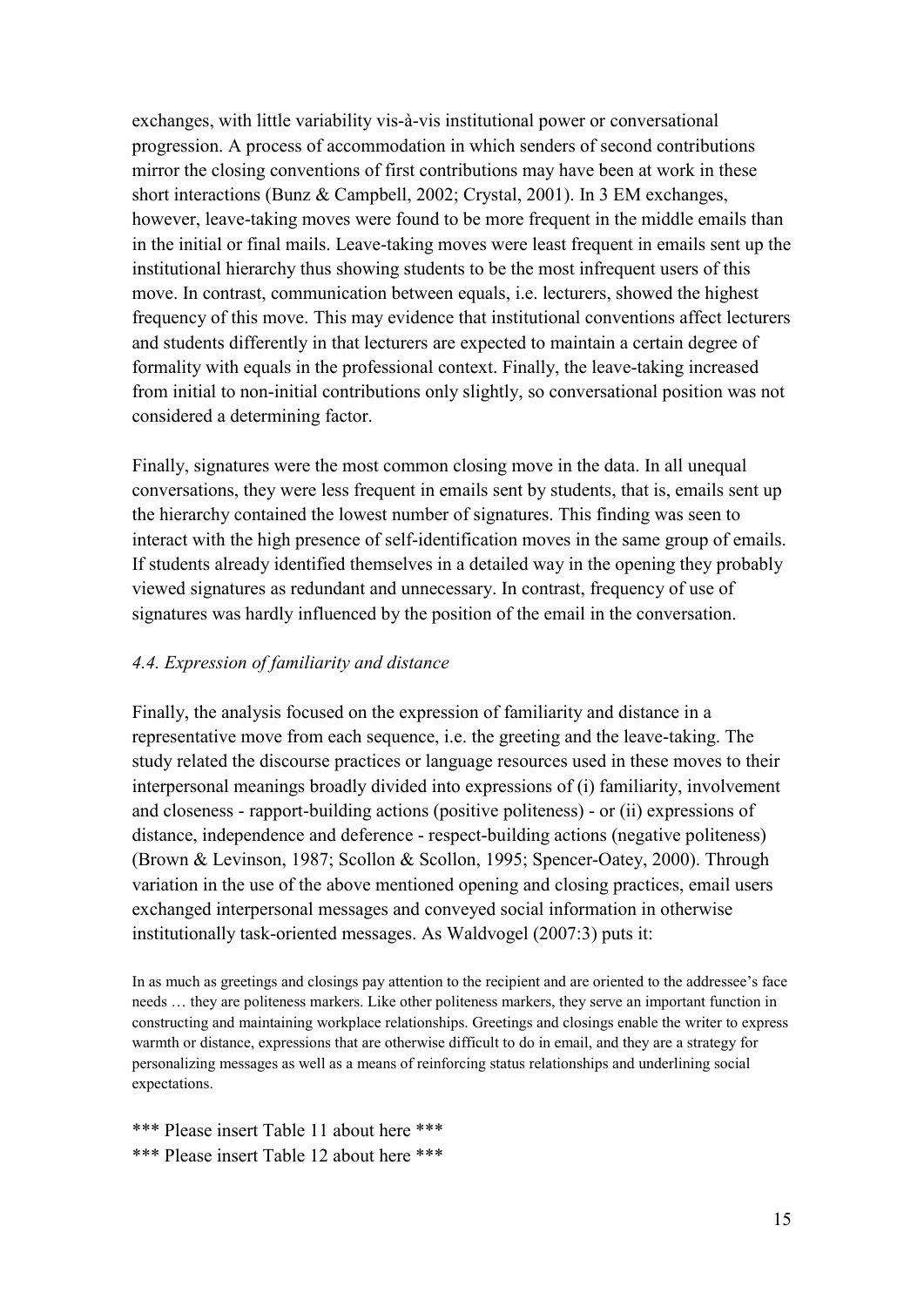In computing the results of the analysis, the percentage was used to show the distribution of one move into expressions of familiarity and expressions of deference (tables 11 and 12). The greeting was found to be used to express closeness and familiarity in all the emails of unequal encounters whereas the greetings of equal encounters showed more variation in their social meanings. A closer inspection of the data revealed that emails sent up and, especially, sent down the hierarchy favoured familiarity and closeness, whilst greetings between equals displayed as much familiarity as distance (table 13). The offline dynamics of increasing camaraderie in the lecturerstudent relationship within the Spanish classroom context may have biased discourse practices towards rapport-building expressions (Márquez Reiter et al., 2005). Moreover, these expressions created a sense of fake/feigned (as opposed to actual) *confianza* or intimacy. Spanish scholars view *confianza* as the most important, culture-specific way of enacting familiarity patterns or affiliation between friends in the Spanish cultural context and identify cases of fake/feigned *confianza* underlying relations between more distant participants (Bravo, 1999; Hernández Flores, 1999; Albelda, 2007). In our data, the situation of fake/feigned *confianza* or familiarity in the lecturer-student relationship could be explained by the continuous classroom interaction. This underlines the importance of continuous contact that may at times supersede expected formalities derived from the institutional power imbalance.

On the other hand, institutionally dominant participants' use of both close and distant greeting practices revealed that although lecturers may perceive each other as equals, they were cautious in their social relations so as not to incur in excessive familiarity and showed an appropriate amount of professional respect, which is a norm within the institution.

Regarding conversational position, the data showed a clear pattern towards greater familiarity from initial to non-initial email groups (Table 13). This implies that unequal conversations reinforced their rapport-building practices whereas lecturers in equal encounters changed their strategy from attempts to avoid friction and maintain a respectful distance to negotiated use of closer and warmer expressions.

### \*\*\* Please insert table 13 about here \*\*\*

Finally, the sociability of leave-taking practices was assessed. The leave-taking move exhibited a marked preference for the expression of distance and respect in all email groups. This preference for distancing mechanisms was kept constant alongside participants' institutional power and only showed a slight move towards somewhat less deference in contrasting initial and non-initial email sets. Summing up, although power and conversational position played significant roles in the social meanings of greetings, they did not have an impact on the social meanings conveyed by farewells, which generally showed patterns of respect-building practices. Therefore, while more familiarity was allowed in conversational beginnings, endings took on an air of distance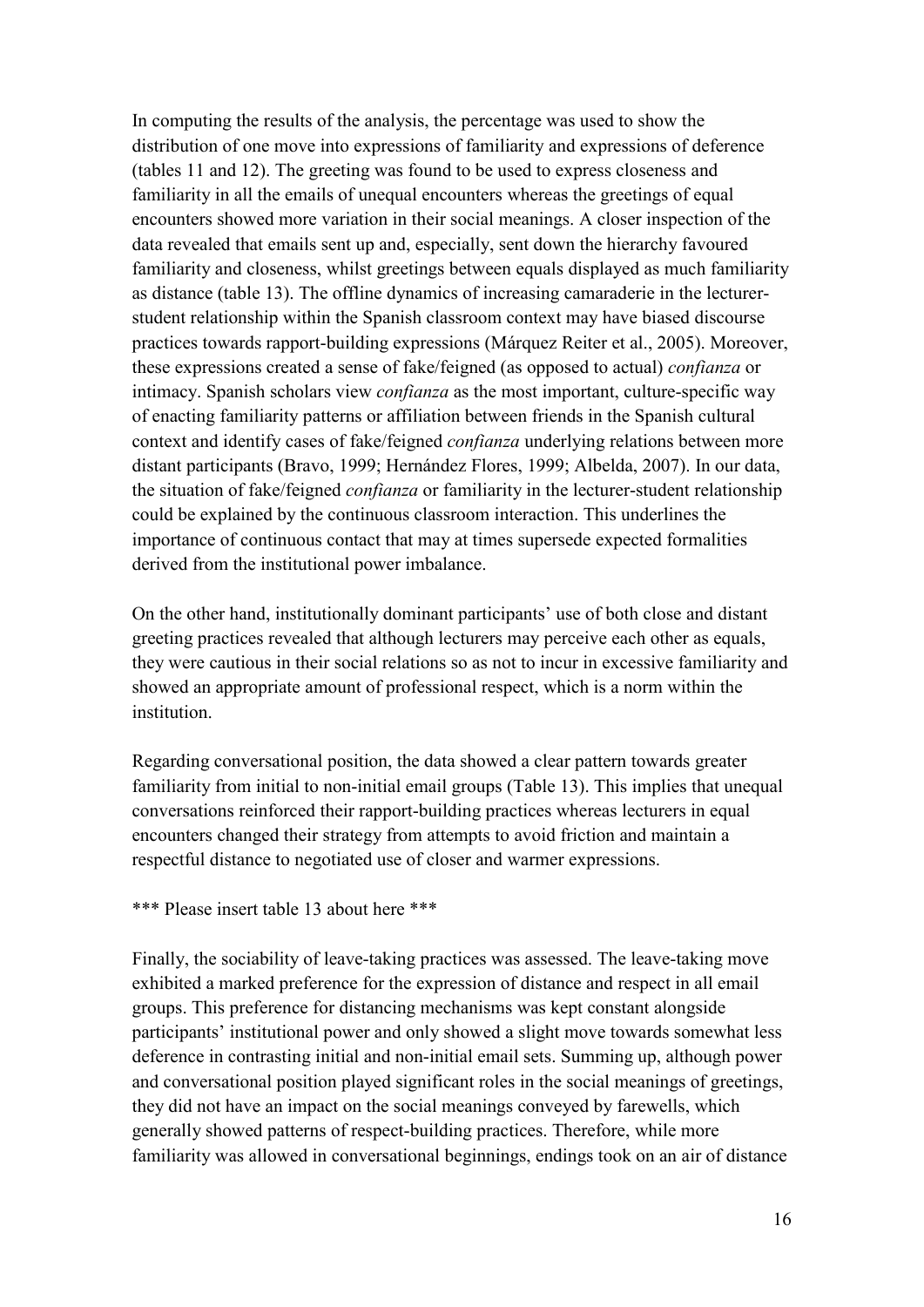and deference which was probably considered socially suitable after performing an impositive action like requesting.

Going back to the two research questions that guided this analysis, the findings confirmed the two hypotheses that were formulated since both, the social variable regarding the institutional power relationship between email users and the interactional variable regarding the position of each email within the conversation had an influence on the presence/absence as well as on the shape of opening and closing discursive practices. On the one hand, power was seen to affect most of the features under study. Emails sent down the hierarchy stand out as being markedly affected by power patterns, since they contained the least dense opening and closing sequences, the smallest number of greetings, self-identifications ad thanking moves and also exhibited greatest familiarity in the greetings. This indicates that in emailing non-dominant participants, less elaborated forms of sociability were expected and the formal norms within the institutional setting appeared to be more relaxed. It must be noted, however, that emails sent down the hierarchy were always responses to requests, which also played a role in the more numerous informality patterns. On the other hand, the findings revealed that email position also affected nearly all aspects of email communication under scrutiny. In comparing initial and non-initial emails, decreasing patterns were found in the frequency of occurrence of opening sequences, in the amount of density and in the number of greetings, self-identifications and thanking moves. A pattern of increasing familiarity in the greeting also surfaced in comparing initial and non initial emails. The findings reveal a general tendency towards less elaboration and more intimacy; as the interaction unfolds, users seem to perceive less need to do complex interpersonal work through openings and closings and, after breaking the ice in the initial contact, negotiate their relationship towards greater informality.

In all, the patterns reveal that users were sensitive to the technological, social and interactional parameters surrounding their contributions and varied their style accordingly. The data place a strong emphasis on the role of variability in electronic communication. Further research should take this fact into account and treat emails differently according to these parameters. Also, other sociolinguistic factors influencing electronic discourse should be investigated.

Alongside variability, the data also brought to the front the importance of sociability in these communications. In the next section, these aspects are further discussed and their relation to email communicative style is established.

## **5. Variability, sociability and communicative style**

The variability found in this empirical study of emails questions the validity of claims of homogeneity of language use over the internet and points to the fact that the 'language of email' (Baron, 1998; Crystal, 2001; Maynor, 1994, Yus 2001) does not exist as a set of linguistic features underlying all email communication. Therefore this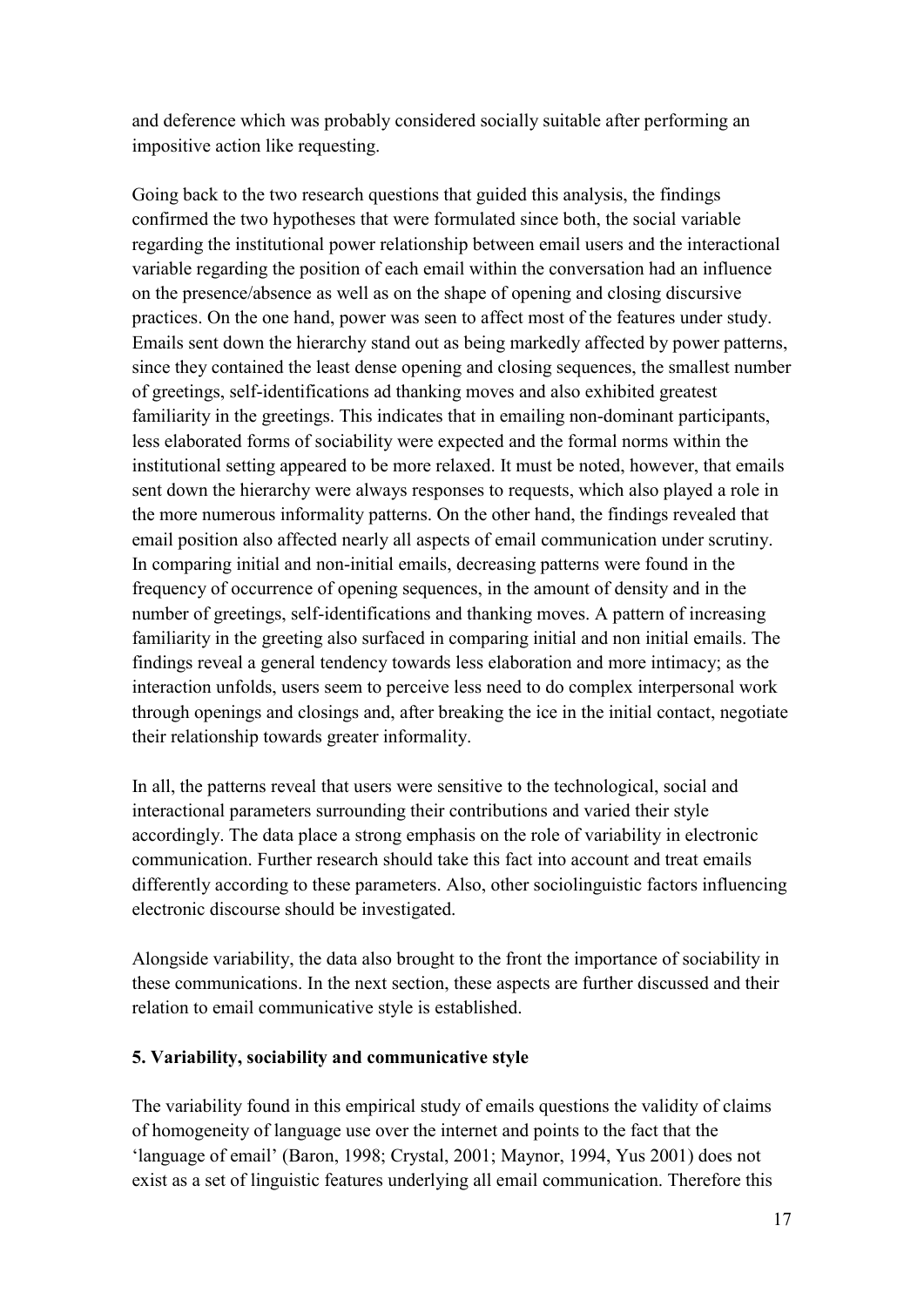study lends support to Androutsopoulos' (2006a) suggestion that there is a need to demythologize the homogeneity of email communication; this paper further contributes to highlight the ways in which email conversation is affected by the diverse social parameters under which it is produced.

The language of emails has generally been described as oral and informal due to its conversational immediacy, and these features have often been used as arguments for claims regarding the general absence of openings and closings from this communication (Baron, 1998; Crystal, 2001; Maynor, 1994). However, this paper provides evidence of the pervasiveness and diversity of opening and closing mechanisms in certain situated email practices and therefore shows that the assumption that all email communication is the same, i.e. homogeneous, informal and generally lacking openings and closings, is untenable.

The results also highlight the way in which email structure and style interact and, although the focus of this paper was on user-related aspects of CMC, the influence of the technological features of the medium, and more specifically, the role of asynchrony, was also acknowledged (Herring, 2007). The present socially-situated study underlined the multiple technological, social and interactional influences that simultaneously play a role in shaping the structure and style of email discourse practices. Further research should acknowledge the need to position electronic discourse within the broader sociocultural context in which it is produced and to tease out the many contextual influences affecting variability.

In this respect, interesting issues regarding social variables emerged during the analysis. More specifically, the finding that equal encounters were more deference-oriented than unequal conversations – where the opposite may have been expected - suggested a need to problematise power-related categories such as 'equal'/'unequal' (Scollon & Scollon 1995). A casual conversation between friends constitutes an equal encounter necessarily different from a work-related conversation between colleagues. Furthermore, within the latter equal encounters, the discourse practices of lecturers negotiating the where and when of the departmental Christmas dinner will in all probability differ from the practices of the same lecturers negotiating the future of the Departments' research programme. Therefore, the status of equal institutional power should be considered as interacting with other issues like the imposition of the topic under discussion, or the presentation of, and need for recognition of, one's professional identity at a given moment. This calls for more research into further social aspects influencing email interaction and the way in which these interact. Additionally, considering that identity issues are in constant flux and are constructed in discourse (De Fina et al., 2006), quantitative analyses like the one presented here could complement qualitative approaches that allow for subtle, nuanced differences to be captured more effectively and for a focus on discursive processes like identity construction within an institution.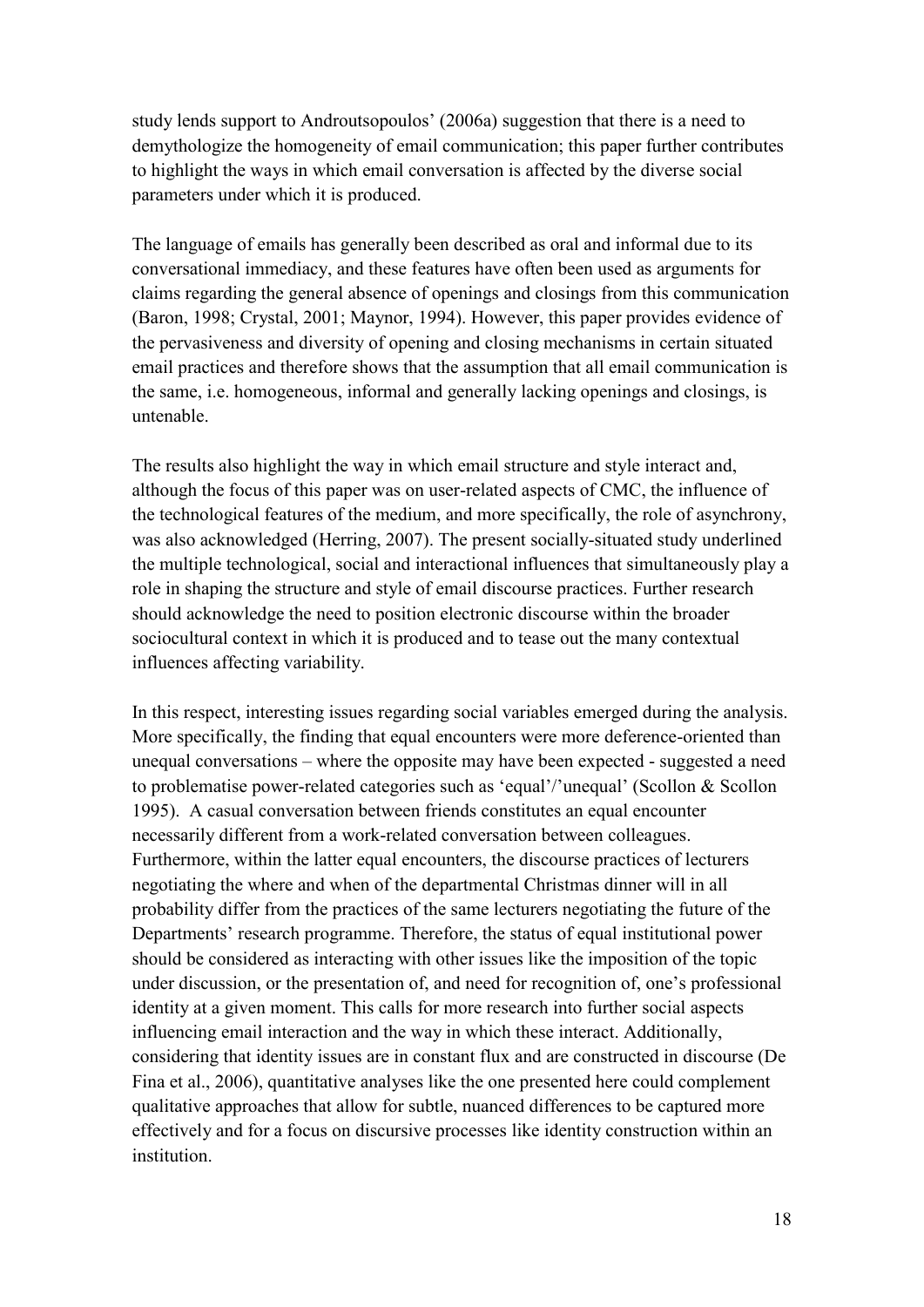Finally, the ubiquity of opening and closing discourse practices was taken to mean the foregrounding of sociability in the episodes under study. Since discourse practices contribute to create and simultaneously reproduce the communicative style of social episodes, sociability was interpreted as a landmark of the communicative style of this university-based community. In contrast, in her study of emails in an educational context, Waldvogel (2007) argued that the systematic absence of greetings and farewells in her data represented a "business first, people second" email style (Waldvogel, 2007: 17). Thus, the emphasis on sociability in the episodes under study could represent the exact opposite type of email style described above: a communicative style characterised by a "socialise first, get to the point and socialise again" attitude, and, therefore a "people first, business second" email style.

It must be noted that, although this paper did not focus on culture-specific influences, the highly sociable communicative style of the email conversations in the data is in line with findings from Hispanic scholarly research (Márquez Reiter et al., 2005; Albelda, 2007) which stress the importance of the social notion of *simpatía* (broadly speaking, friendliness) as a means of building interpersonal relations in Peninsular Spanish contexts. The email communicative style "people first, business second" could also be an example of the value Spaniards have been found to place on being appreciated and liked by other participants in the social event, and to, therefore, come across as *simpático* (friendly). Further research should examine not only technological and social diversity in communication but also the influence of the larger cultural contexts of the communication. This would also prepare the way for cross-cultural investigations of email discourse practices, an issue deserving more attention.

### **5. Conclusion**

I opened this paper with an allusion to the ordinariness of computer use and internet access among Spanish citizens. Underlying the ordinarization of computer use in any society, we find a process of technological popularization at work. Through this process, an increasingly large number of individuals gain access to the internet and put email to extended uses in social, professional and academic settings. At present, email communication takes place between a wide range of users, for different communicative purposes and in numerous contexts. Not surprisingly, in an introduction to a volume on sociolinguistics and computer-mediated communication, Androutsopoulos (2006a) set the agenda of CMC scholarly research for the coming years. He called researchers to focus on "the role of linguistic variability in the formation of social interaction and social identities in the internet" (2006: 421), which involves exposing the impossibility of the existence of a (unified) language of emails and underlining the social diversity of language usage in CMC. This paper follows Androutsopoulos' (2006a) agenda and represents a move away from the language of internet to the study of socially-situated, computer-mediated discourse. By highlighting the social variability and diversity that surrounds email communications, this paper hopes to contribute to moving forward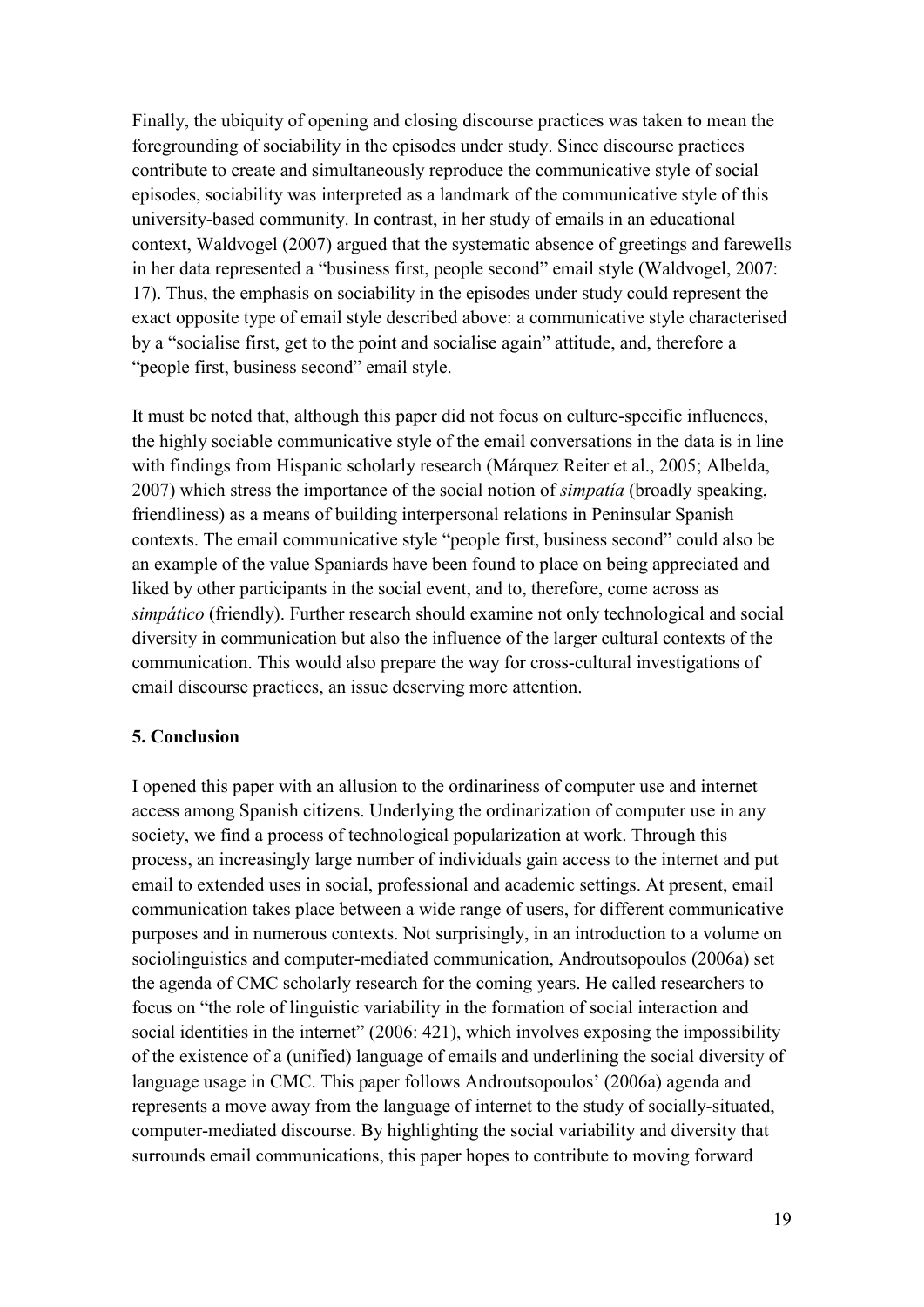computer-mediated communication research and investigations into the pragmatics of electronic discourse.

# **6. Acknowledgements**

This paper was partly funded by the Spanish Ministry of Science and Innovation (Project reference: FFI2008-04534/FILO).

I would like to express my gratitude to Dr. Nuria Lorenzo-Dus, Dr. Pilar Garcés-Conejos Blitvich and Dr. Barry Pennock-Speck for their insightful comments on an earlier draft of this paper. Needless to say, any mistakes are my own.

# 7. **References**

Albelda, Marta, 2007. Componentes de la imagen social (pública) española a través de un análisis lingüístico de entrevistas en medios de comunicación. In: Bou Franch, P., Sopeña Balordi, A.E., Briz Gómez, A. (Eds.), Pragmática, discurso y sociedad. Universitat de València, Valencia, pp. 93-108.

Albert, Stuart, Kessler, Suzanne, 1978. Ending social encounters. Journal of Experimental Social Psychology 14, 541-553.

Androutsopoulos, Jannis, 2006a. Introduction: sociolinguistics and computer-mediated communication. Journal of Sociolinguistics 10(4), 419-438.

Androutsopoulos, Jannis, 2006b. Multilingualism, diaspora, and the internet: codes and identities on German-based diaspora websites. Journal of Sociolinguistics 10(4), 520- 547.

Baron, Noemi S., 1998. Letters by phone or speech by other means: the linguistics of email. Language and Communication 18, 133-170.

Barron, Anne, 2006. Understanding spam: a macro-textual analysis. Journal of Pragmatics 38, 880-904.

Bou-Franch, Patricia, 2006. Solidarity and deference in Spanish computer-mediated communication: a discourse-pragmatic analysis of students' emails to lecturers. In: Bou Franch, P. (Ed.), Ways into Discourse. Comares, Granada, pp. 61-79.

Bou-Franch, Patricia, Lorenzo-Dus, Nuria, 2008. Natural versus elicited data in crosscultural speech act realisation: the case of requests in Peninsular Spanish and British English. Spanish in Context 5(2), 246-277.

Bravo, Diana, 1999. ¿Imagen 'positive' vs. Imagen 'negativa'? Oralia 2, 155-184. Brown, Penelope, Levinson, Stephen C., 1987. Politeness: Some Universals in Language Usage. Cambridge University Press, Cambridge.

Bunz, Ulla, Campbell, Scott W., 2002. Accommodating politeness indicators in personal electronic mail messages. Paper presented at the Association of Internet Researcher's 3rd Annual Conference*.* Maastricht, The Netherlands, October 13-16, 2002.<http://bunz.comm.fsu.edu/AoIR2002politeness.pdf>

Collot, Milena, Belmore, Nancy, 1996. Electronic language: a new variety of English. In: Herring, S. (Ed.), Computer-Mediated Communication: Linguistic, Social and Cross-Cultural Perspectives*.* John Benjamins, Amsterdam, pp.13-20.

Clarke, Matthew, 2009. The discursive construction of interpersonal relations in an online community of practice. Journal of Pragmatics 41, 2333-2344.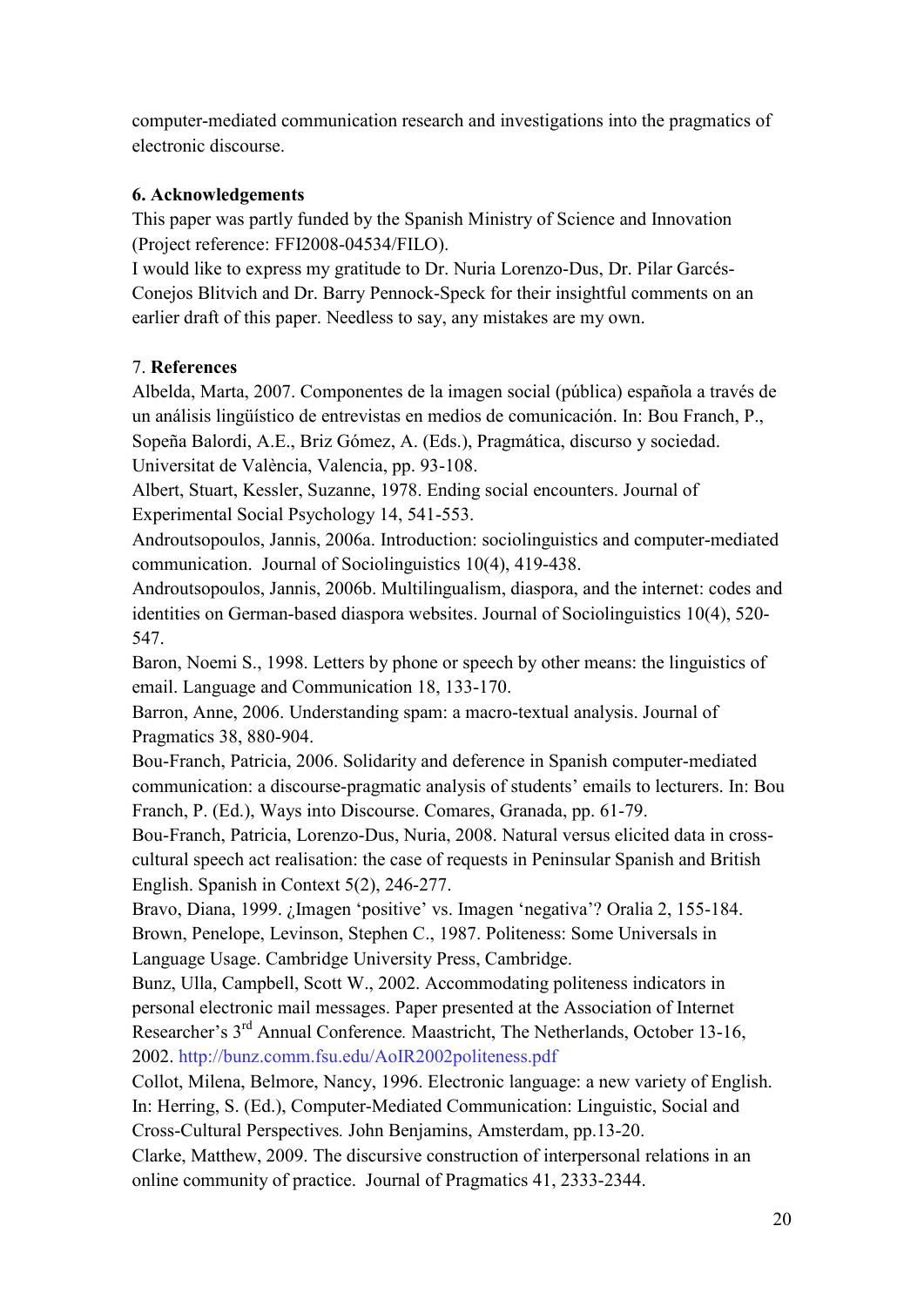Crystal, David, 2001. Language and the Internet. Cambridge University Press, Cambridge.

Danet, Brenda, Herring, Susan C., (Eds.) 2003. The Multilingual Internet: Language, Culture, and Communication in Instant Messaging, Email and Chat. Journal of Computer Mediated Communication*,* 9 (1). (special issue) <http://jcmc.indiana.edu/vol9/issue1/>

Danet, Brenda, Herring, Susan C., (Eds.) 2007. [The Multilingual Internet: Language,](http://www.oup.com/us/catalog/general/subject/Linguistics/SociolinguisticsAnthropologicalL/?view=usa&ci=9780195304800)  [Culture, and Communication Online](http://www.oup.com/us/catalog/general/subject/Linguistics/SociolinguisticsAnthropologicalL/?view=usa&ci=9780195304800)*.* Oxford University Press, New York.

De Fina, Anna, Schiffrin, Deborah, Bamberg, Michael, (Eds.) 2006. Discourse and Identity. Cambridge University Press, Cambridge.

De Oliveira, Sandi M., 2003. Breaking conversational norms on a Portuguese user's network: men as adjudicators of politeness. Journal of Computer-Mediated Communication 9 (1).<http://jcmc.indiana.edu/vol9/issue1/oliveira.html>

Drew, Paul, Sorjonen, Marja-Leena, 1997. Institutional dialogue. In: Van Dijk, T.A. (Ed.), Discourse as Social Interaction. Sage,London, pp. 92-118.

Duthler, Kirk W., 2006. The politeness of requests made via email and voicemail: Support for the hyperpersonal model. Journal of Computer-Mediated Communication 11 (2).<http://jcmc.indiana.edu/vol11/issue2/duthler.html>

Ellison, Nicole B., Steinfield, Charles, Lampe, Cliff, 2007. The benefits of Facebook "friends": social capital and college students' use of online social network sites. Journal of computer-mediated Communication*.* 12 (4).

<http://jcmc.indiana.edu/vol12/issue4/ellison.html>

Garcés-Conejos, Pilar, Bou-Franch, Patricia, 2008. Cortesía en las páginas web interactivas. El comercio electrónico. In: Briz, A. et al. (Eds.), Cortesía y Conversación. De lo escrito a lo oral. III Coloquio Internacional del Programa Edice. Filología Española, Universitat de Valencia, Valencia, pp. 468-488.

Graham, Sage L., 2007. Disagreeing to agree: Conflict, (im)politeness and identity in a computer-mediated community. Journal of Pragmatics 39, 742-759.

Hernández-Flores, Nieves, 1999. Politeness ideology in Spanish colloquial conversation: the case of advice. Pragmatics, 9 (1): 37-49.

Herring, Susan C., 1996. Two variants of an electronic message schema. In: Herring, S. (Ed.), Computer-Mediated Communication: Linguistic, Social and Cross-Cultural Perspectives*.* John Benjamins, Amsterdam, pp. 81-106.

Herring, Susan C., 1999. Interactional coherence in CMC. Journal of Computer Mediated Communication, 4 (4). <http://jcmc.indiana.edu/vol4/issue4/herring.html> Herring, Susan C., 2000. Gender differences in CMC: findings and implications. The CPSR Newsletter 18 (1).<http://www.cpsr.org/issues/womenintech/herring>

Herring, Susan C., 2003. Gender and power in on-line communication. In: Holmes, J., Meyerhoff, M. (Eds), The Handbook of Language and Gender. Blackwell, Oxford, pp. 202-228.

Herrings, Susan C., 2004. Computer-mediated discourse analysis: an approach to researching online communities. In: Barab, S.A., Kling, R., Gray, J. H. (Eds.), Designing for Virtual Communities in the Service of Learning. Cambridge University Press, Cambridge, 338-376.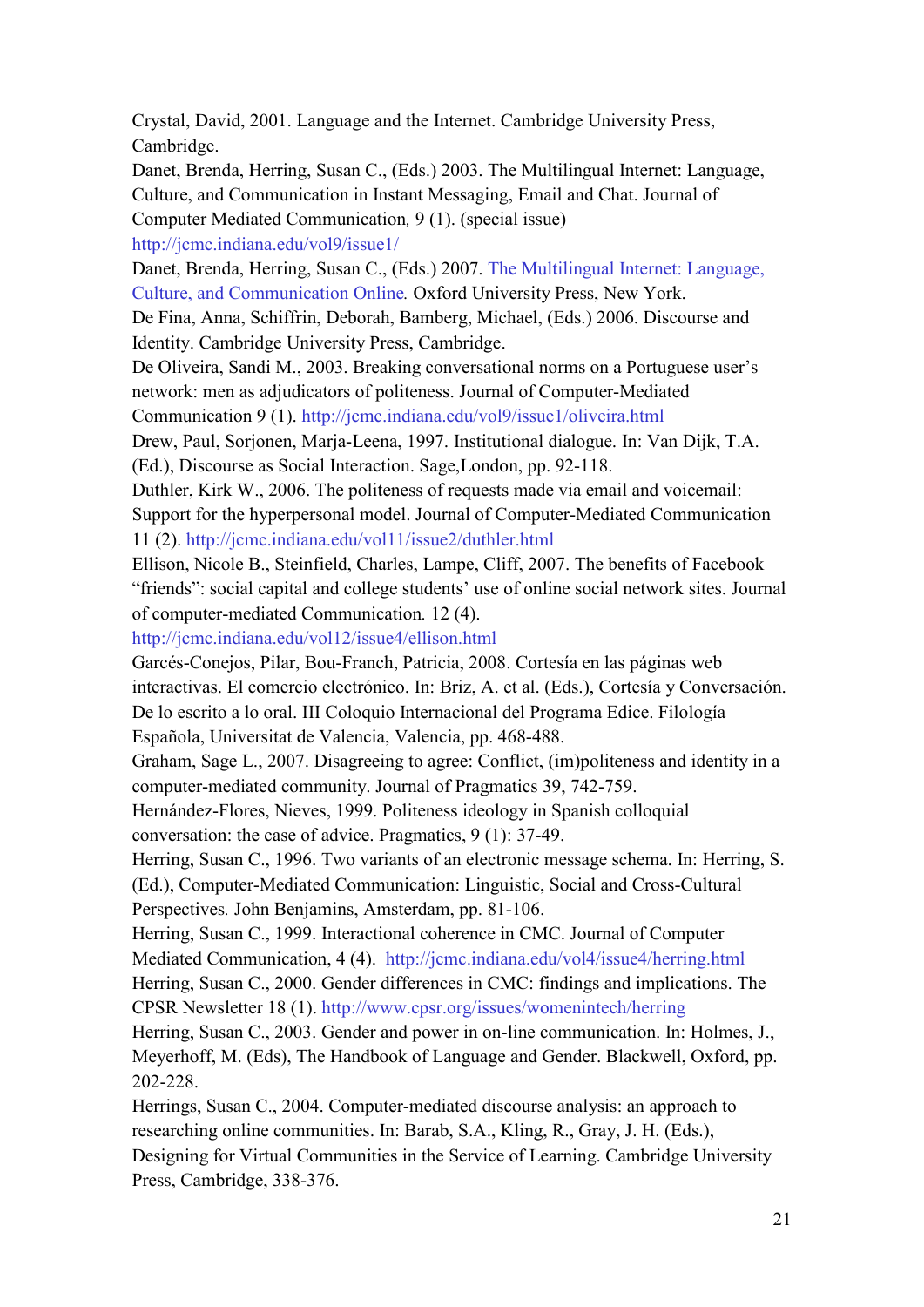Herring, Susan C., 2007. A faceted classification scheme for computer-mediated discourse. Language@internet 4.

[http://www.languageatinternet.de/articles/2007/761/index\\_html/](http://www.languageatinternet.de/articles/2007/761/index_html/)

Jefferson, Gail, 1972. Side Sequences. In: Sudnow, D. (Ed.), Studies in Social Interaction*.* Free Press, New York, pp. 294-338.

Lange, Patricia G., 2007. Publicly private and privately public: social networking on YouTube. Journal of Computer-Mediated Communication 13 (1).

[http://jcmc.indiana.edu/vol13/issue1/lange.html](http://jcmc.indiana.edu/vol13/issue1/lange.html%20%20%20%20%20%0D) 

Levinson, Stephen C., 1992. Activity types and language. In: Drew, P., Heritage, J. (Eds.), Talk at Work. Cambridge University Press, Cambridge, pp. 66-100.

Márquez Reiter, Rosina, Rainey, Isobel, Fulcher, Glenn, 2005. A comparative study of certainty and conventional indirectness: evidence from British English and Peninsular Spanish. Applied Linguistics 26 (1), 1-31.

Maynor, Natalie, 1994. The language of electronic mail: written speech? In: Little, Greta D., Montgomery, Michael (Eds.), Centennial Usage Studies. Alabama University Press, Tuscaloosa, AL, pp. 48-54.

Mills, Sara, 2003. Gender and Politeness. Cambridge University Press, Cambridge. Pérez Sabater, Carmen, Turney, Ed, Montero Fleta, Begoña, 2008. Orality and literacy, formality and informality in email communication. Ibérica 15, 71-88.

Schegloff, Emmanuel A., Sacks, Harvey. 1973. Opening up Closings. Semiotica 8, 289- 327.

Scollon, Ron, Scollon, Suzanne W., 1995. Intercultural Communication: A Discourse Approach. Blackwell, Oxford.

Sherblom, John, 1988. Direction, function, and signature in electronic mail. Journal of Business Communication 25 (4), 39-54.

Sinclair, John, Coulthard, Malcolm, 1975. Towards an Analysis of Discourse. Oxford University Press, Oxford.

Spencer-Oatey, Helen, 2000. Culturally Speaking: Managing Rapport through Talk across Cultures. Continuum, London.

Stubbs, Michael, 1983. Discourse Analysis: The Sociolinguistic Analysis of Natural Language. Blackwell, Oxford.

Thomson, Rob, Murachver, Tamar, 2001. Predicting gender from electronic discourse. British Journal of Social Psychology 40, 193-208.

Van Dijk, Teun A., 1989. Structures of discourse and structures of power. Communication Yearbook 12, 18-59.

Waldvogel, Joan, 2002. Some features of workplace emails. New Zealand English Journal 16, 42-52.

Waldvogel, Joan ,2007. Greetings and closings in workplace email. Journal of Computer-Mediated Communication, 12 (2).

<http://jcmc.indiana.edu/vol12/issue2/waldvogel.html>

Walther, Joseph B., 1996. Computer-mediated communication: impersonal, interpersonal and hyperpersonal interaction. Communication Research 23(1), 3-43.